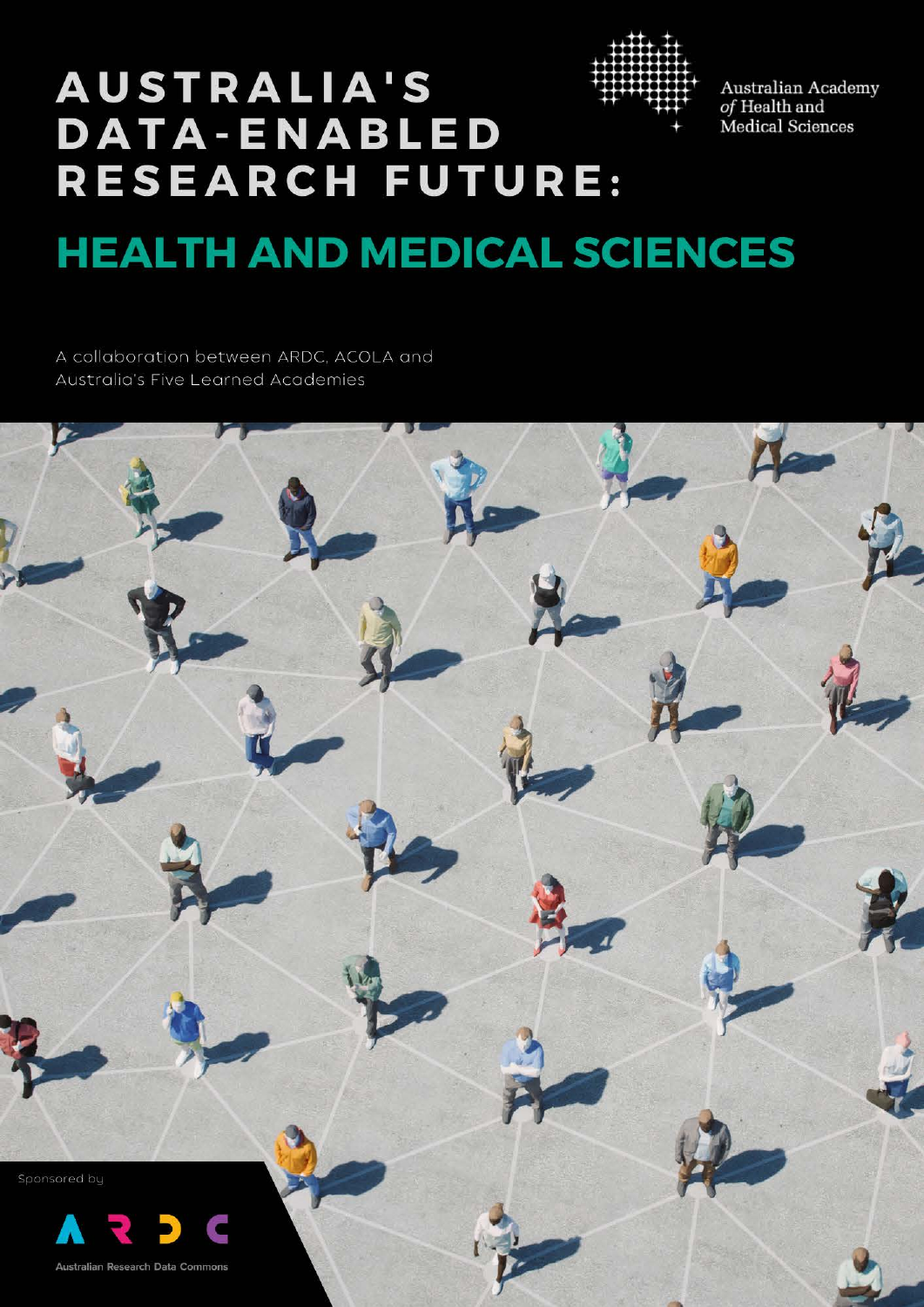

# About this report

This project is the result of a partnership between the ARDC, Australia's five Learned Academies and ACOLA to ensure Australia can undertake excellent data-enabled research across all fields of research. Notably, the project sought to help build a more coherent data policy and strategic data planning environment to uplift national data infrastructure. Five domain reports were developed, and a synthesis report focused on common themes and multidisciplinary opportunities and needs. We hope that this project will transition into an ongoing national data policy and strategic planning capability.

Report prepared by Lanika Mylvaganam and Catherine Luckin.

This project received investment from the Australian Research Data Commons (ARDC). The ARDC is supported by the National Collaborative Research Infrastructure Strategy (NCRIS). We acknowledge both the funding and project support from the ARDC, especially from Dr Adrian Burton and Shannon Callaghan.

© Australian Academy of Health and Medical Sciences 2022.

This work is copyright. All material published or otherwise created by the Australian Academy of Health and Medical Sciences is licensed under a Creative Commons – Attribution – Non-Commercial 4.0 International (CC BY-NC 4.0) licence.

Date of publication:

June 2022

Publisher:

Australian Academy of Health and Medical Sciences

PO Box 6114

Woolloongabba QLD 4102

www.aahms.org

Suggested citation: Australian Academy of Health and Medical Sciences (2022) *Australia's Data-Enabled Research Future: Health and Medical Sciences.*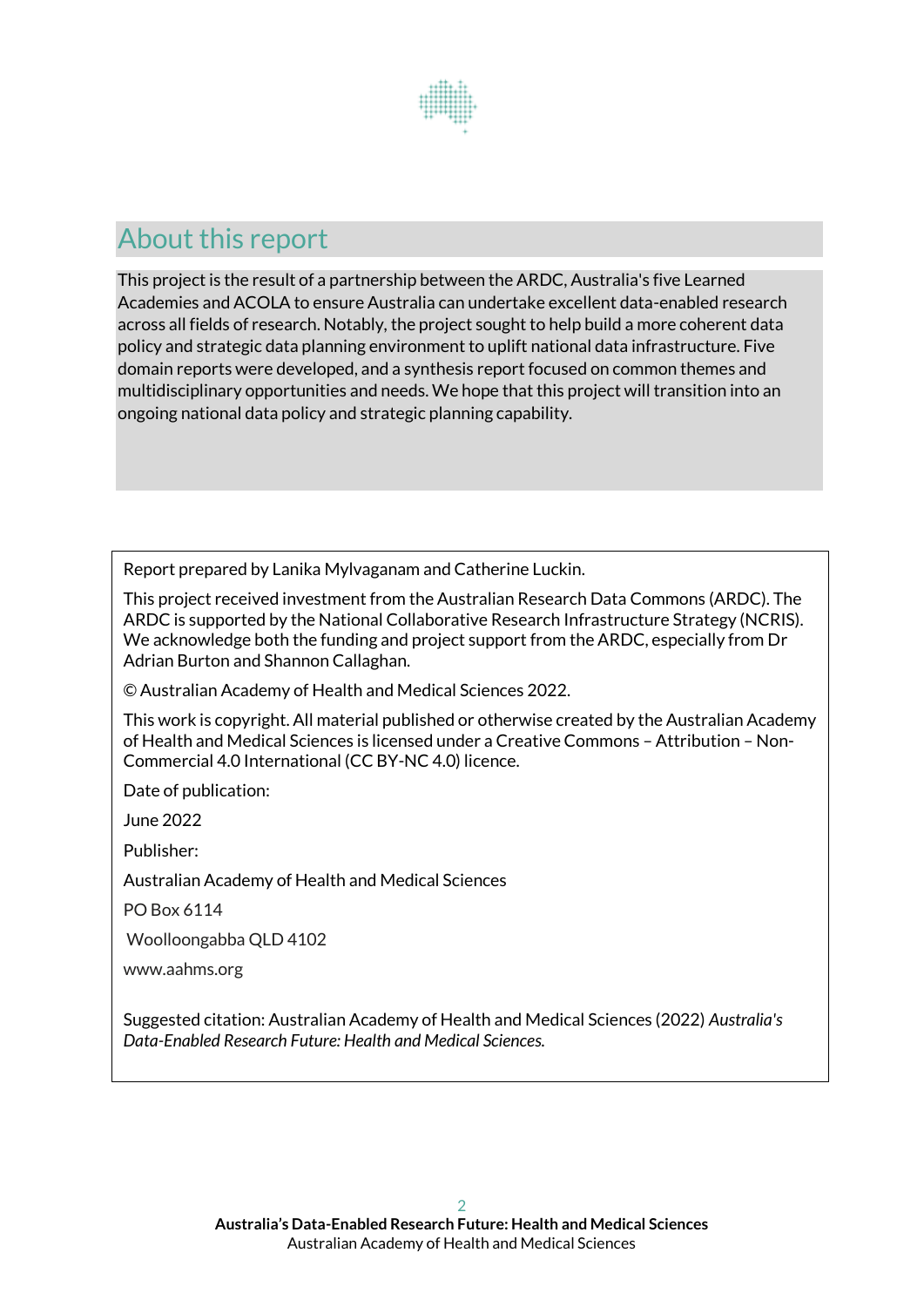

# **Acknowledgement of country**

The Australian Academy of Health and Medical Sciences acknowledges the traditional custodians of the land on which our offices stand and on which we hold our meetings and events across the country. Aboriginal and/or Torres Strait Islander peoples were the nation's first scientists, and they remain the spiritual and cultural custodians of their land. We pay our respects to elders past and present.

## **About the Academy**

The Australian Academy of Health and Medical Sciences is the impartial, authoritative, crosssector voice of health and medical science in Australia. We advance health and medical research in Australia and its translation into benefits for all, by fostering leadership within our sector, providing expert advice to decision makers, and engaging patients and the public.

We are an independent, interdisciplinary body of Fellows – elected by their peers for their outstanding achievements and exceptional contributions to health and medical science in Australia. Collectively, they are a representative and independent voice, through which we engage with the community, industry, and governments.

The Academy is uniquely positioned to convene cross-sector stakeholders from across Australia to address the most pressing health challenges facing society. We focus on the development of future generations of health and medical researchers, on providing independent advice to government and others on, and on providing a forum for discussion on progress in health and medical research with an emphasis on translation of research into practice.

The Academy is registered with the Australian Charities and Not-for-profits Commission (ACNC) and is endorsed as a deductible gift recipient.

ABN: 55 167 124 067

www.aahms.org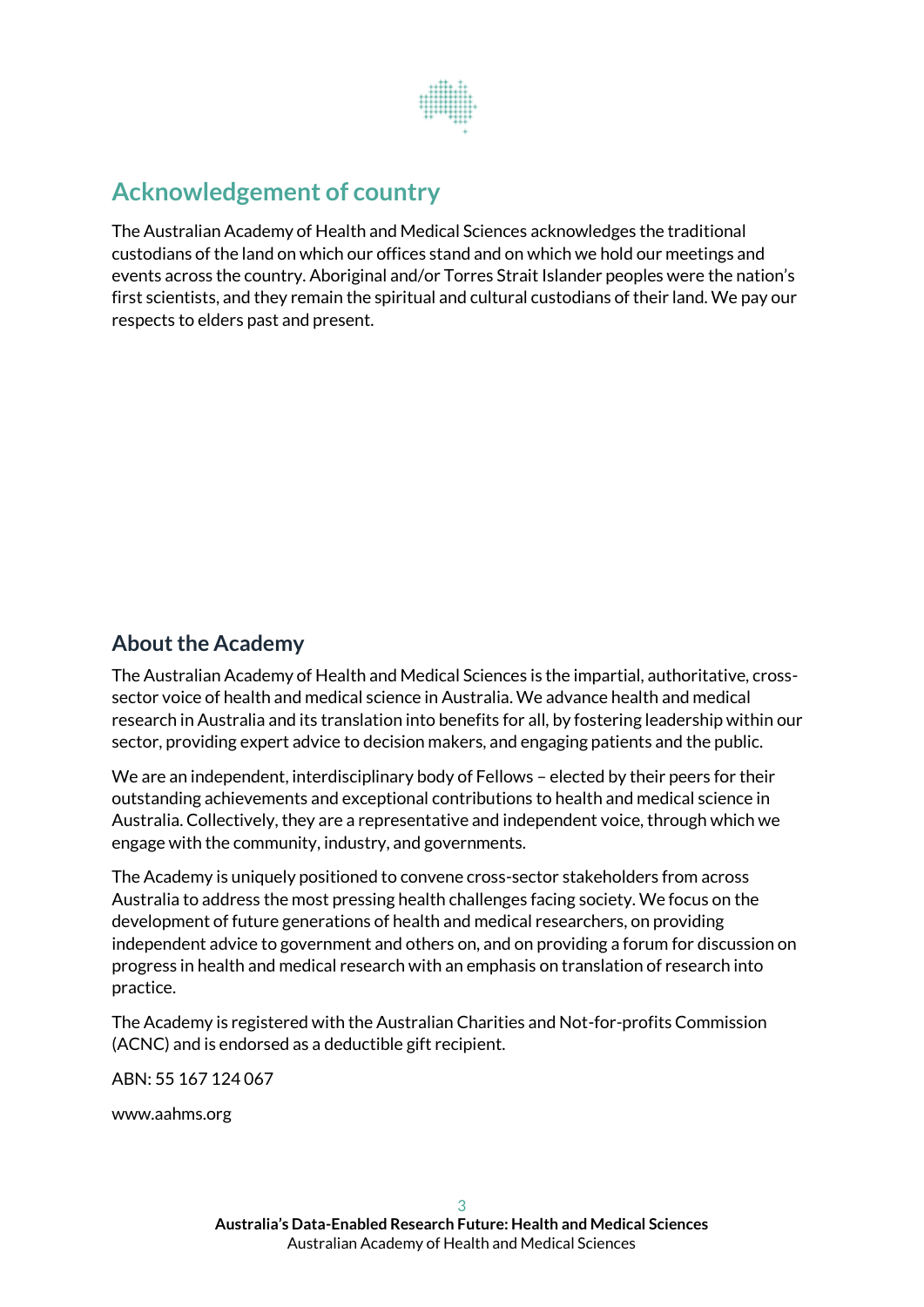

# Table of contents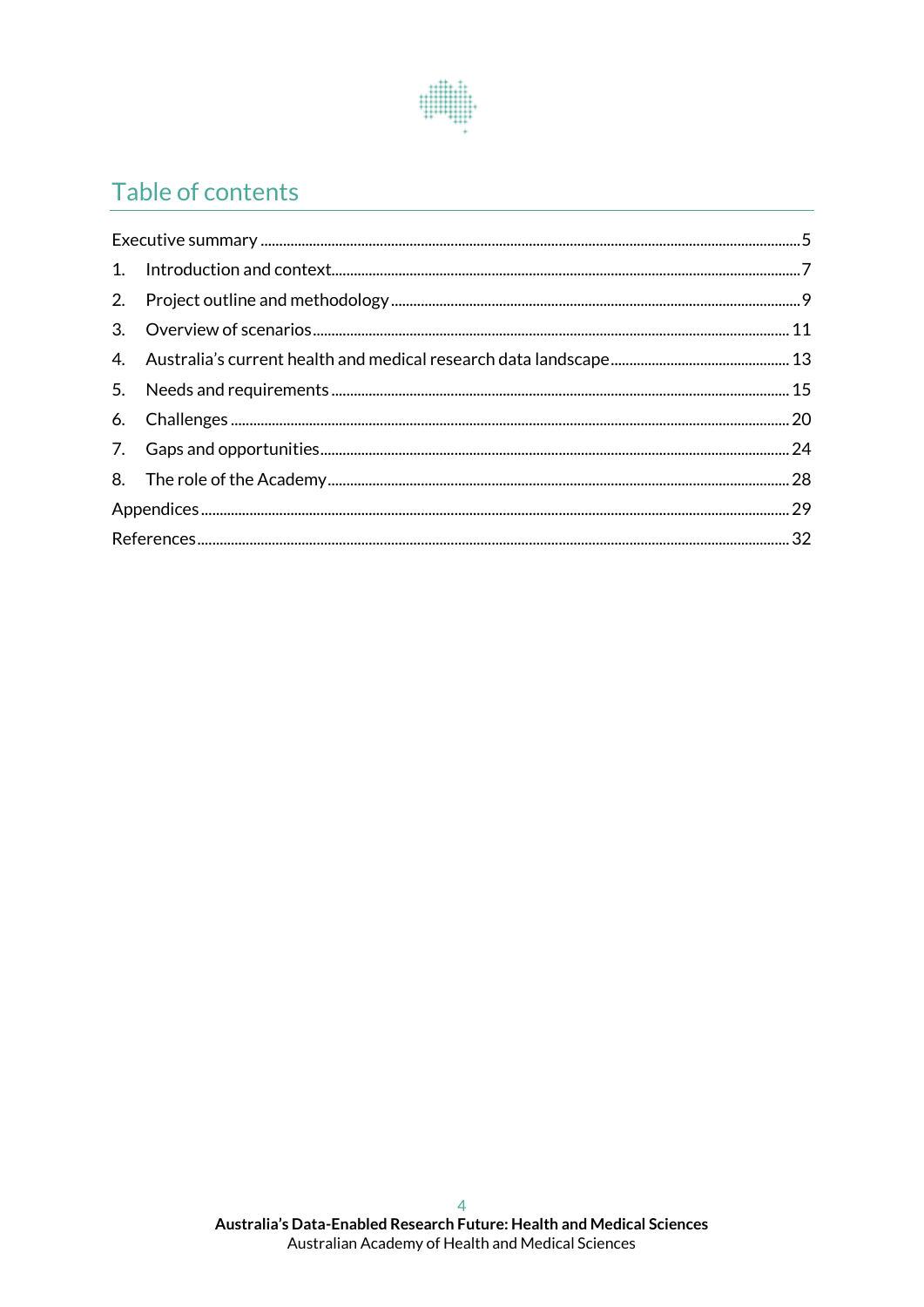

# <span id="page-4-0"></span>Executive summary

**Health data have for decades been an important tool in better understanding disease, providing better care and treatment, and improving health. The recent exponential growth in the collection and availability of electronic health data presents new opportunities to advance health and medical research. The infrastructure, assets, policies and skills that enable the collection and effective use ofthese data have been progressing. However, health and medical researchers still report barriers preventing many of these opportunities from being realised.** 

**To capitalise on the opportunities to improve health and make use of the ever-increasing volume of health data, Australia must develop an environment that enables the safe and secure use of patient data for legitimate research purposes – balanced with protecting the rights and interests of individuals. Collaboration and coordination within and across research disciplines will be key to achieving this.**

To help advance Australia's research data infrastructure, assets, policies and skills, the Australian Academy of Health and Medical Sciences (AAHMS) has partnered with the Australian Research Data Commons (ARDC), the other Learned Academies (Australian Academy of Science; Australian Academy of Engineering and Technology; Australian Academy of the Humanities; Academy of the Social Sciences in Australia) and the Australian Council of Learned Academies (ACOLA), to better understand the current and future data needs and requirements of researchers across a range of disciplines.

The focus of the AAHMS contribution to this project was to seek insights from across Australia's health and medical research landscape, and to hear directly from researchers about their experiences using data to achieve their research goals. This report details the results of an environmental scan of the data landscape, as voiced by these health and medical researchers and through desktop research. The report discusses key challenges associated with data-enabled research, explores gaps in data infrastructure, assets, skills and policies, and identifies opportunities for Australia to enhance its management of health and medical research data infrastructure.

The results of this environmental scan will contribute to a consolidated report that brings together findings from all Australia's Learned Academies. This project is intended to seed a long-term partnership between ARDC, ACOLA, the Learned Academies and their Fellows to help advance strategic capability planning for national research data infrastructure.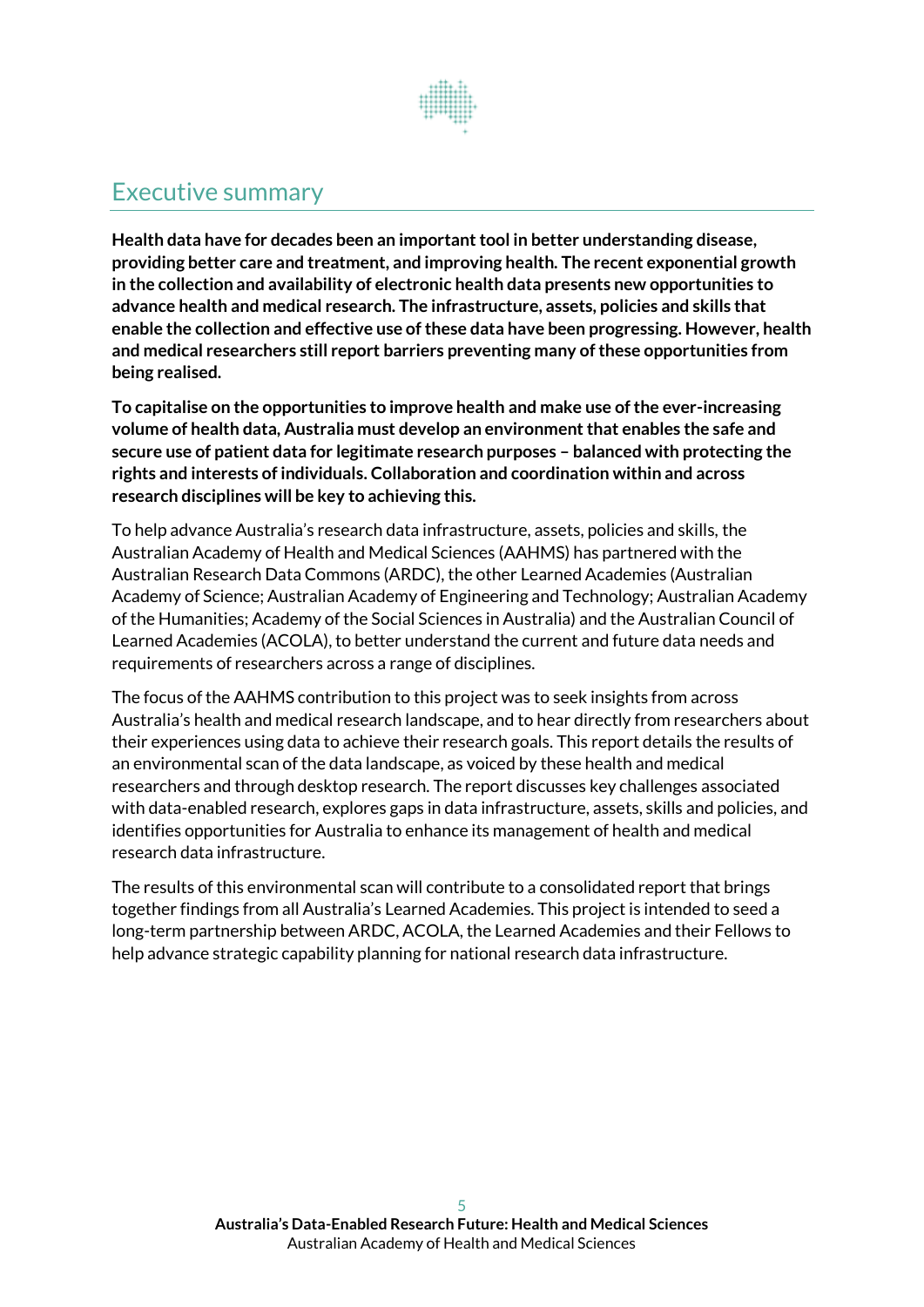

# **Key findings**

**More coordinated and coherent data infrastructure, assets, policies, governance and ethics processes would enable better health and medical research.** Researchers struggle to navigate this diverse landscape due to the fragmentation and inconsistency that exists, particularly across the Commonwealth and the various states and territories. Streamlining and harmonising these systems, policies and processes would help mitigate the challenges facing health and medical researchers.

**Developing a national linked data asset for use across disciplines and sectors that follows the FAIR (findable, accessible, interoperable and reusable) and CARE (collective benefit, authority to control, responsibility and ethics) principles would create opportunities for research and would better facilitate research using linked person-level data.** A number of important linked data assets are in use across Australia today. However, there is a lack of cohesion between assets, there are data gaps within assets, and there are very significant challenges associated with accessing linked data assets. A non-disease specific "plug and play" national linked data spine could address these issues.

**Growing and nurturing data skills in research and within the health system will be crucial to advancing the future of data-intensive health and medical research in Australia.**  Investment in strategic workforce planning and training to improve data skills, including those for data collection, analysis, interpretation, communication and development of datainformed policy is needed.

**It is crucial that the research community and data custodians build a social licence for data use in health and medical research – by growing public awareness and trust, seeking to understand public perceptions and concerns, and protecting the privacy of data collected from individuals.** This would enhance the capacity of researchers to undertake data-intensive research that can improve patient outcomes and the health of the nation. Ongoing assessment of data privacy, public awareness and levels of trust will help gauge the level of social licence over time, and provide a mechanism to better understand the impact of these factors on research.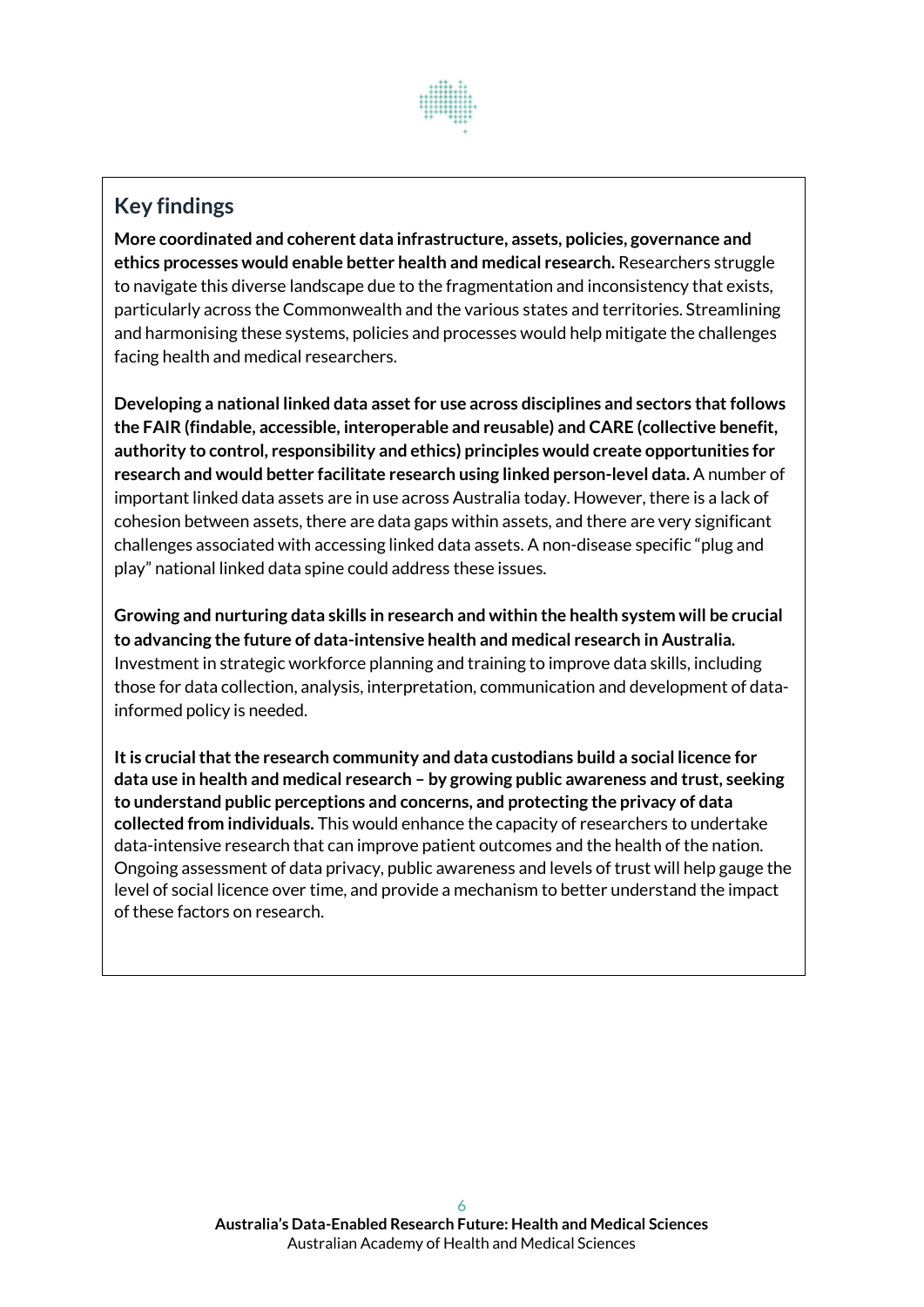

# <span id="page-6-0"></span>1. Introduction and context

# **Background**

The health data landscape in Australia has undergone profound changes over the past few decades. Increasing digitisation of health information has paved the way for new methods of producing, collecting, storing, and analysing data. <sup>1</sup> Emerging disciplines like health data science have broadened understanding of real-world health problems and big data is driving new approaches to health and healthcare in Australia and globally. One study estimated that as much as 30% of the world's total stored data are generated in the healthcare industry alone and further research suggests the amount of global health data being generated is growing by 48% per year.<sup>2,3</sup>

## **What are health data?** 5

Health data relate to information gathered on people's health – and factors that affect it – and the health system. These data can be collected from a wide range of sources and include, for example, patient health records, blood or tissue samples, imaging data and health/fitness trackers.

Health and medical research has been a major beneficiary ofthese changes, with a noticeable shift in research patterns and methodologies in recent years. <sup>4</sup> The rapid growth of digital technology has meant data can be collected from a diverse range of sources including electronic medical records from hospitals and primary care, administrative data sources (such as Medicare claims), clinical trials and other types of health and medical research, wearable health tracking devices and more.<sup>5</sup> There are a growing number of examples from Australia and around the world that demonstrate how the use of big data can make a quantifiable contribution to population health and health policy with the potential to significantly impact patient outcomes. <sup>6</sup>–<sup>10</sup> Researchers today have more opportunities to utilise these health data to answer a greater breadth and depth of research questions to benefit the health of Australians and the global community. Through research, the use of health data can fundamentally shift the needle on Australia's most pressing health challenges. COVID-19 provides a stark example of this – highlighting both the crucial role data have played in the global response to the pandemic and the stark knowledge gaps resulting from a lack of data. Governments have relied on data across multiple sectors to make timely, reliable, evidencebased decisions that have directly impacted population health. $<sup>1</sup>$ </sup>

In addition to vast opportunities, the exponential growth of health data and the evolution towards more data-enabled research have presented a number of new challenges that have impacted progress towards the most efficient and effective use of data in health and medical research. The 'FAIR Guiding Principles for scientific data management and stewardship' were published in 2016.<sup>11</sup> They were developed as guidelines to improve the findability, accessibility, interoperability and reuse (FAIR) of digital assets. While there has been progress in building the necessary data infrastructure, fully findable, accessible, interoperable and reusable data resources are still uncommon. <sup>12</sup> Linking data from different sources is another example of a challenge that, if overcome, would better enable researchers to gain a more holistic and longitudinal understanding of representative population groups with less data bias, while potentially reducing data collection costs.<sup>13</sup> Fundamental questions that challenge assumptions around historical, current and future Indigenous health data ownership,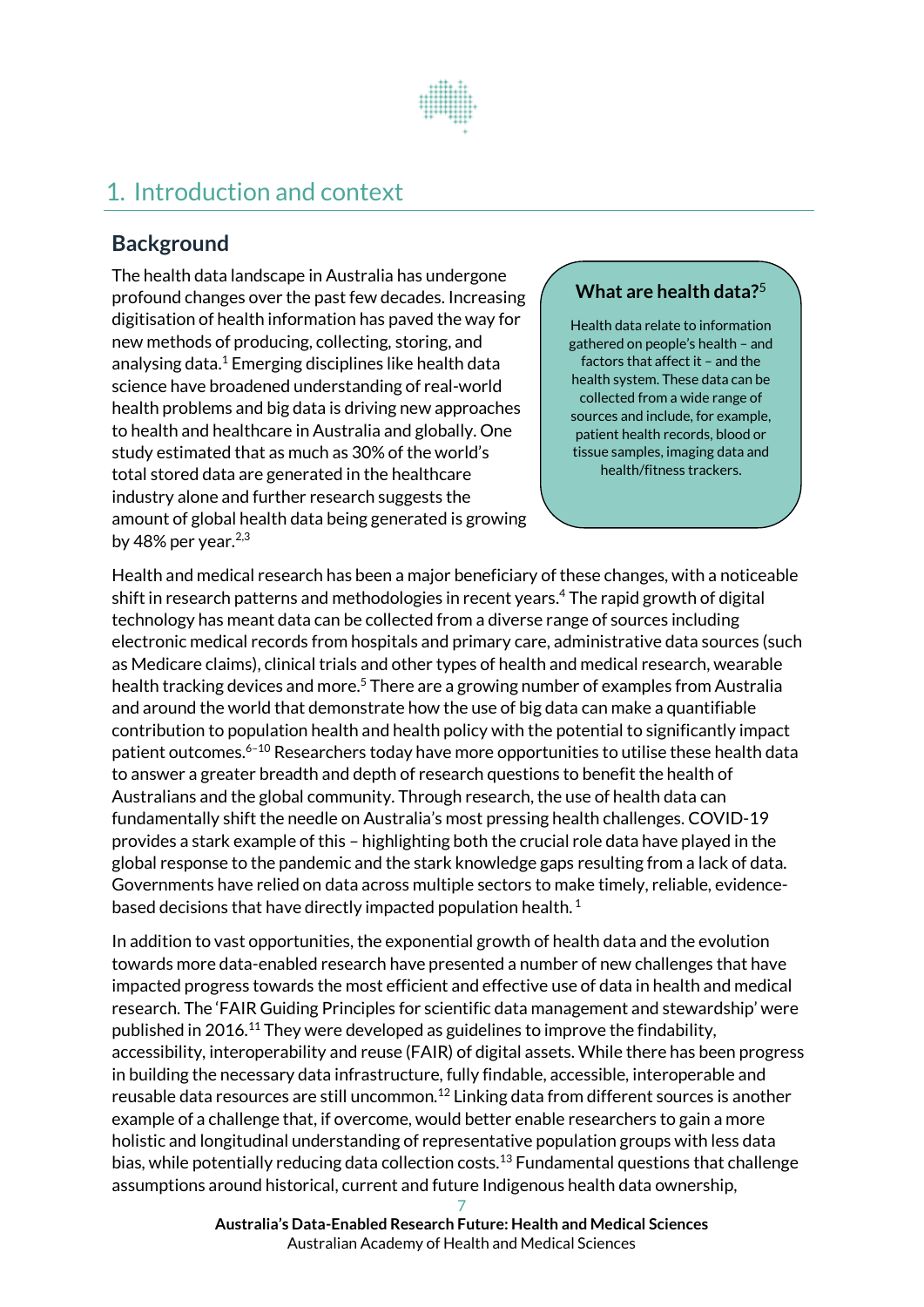

representation and control are also being asked both in Australia and around the world.<sup>14</sup> Data that pertain to Aboriginal and Torres Strait Islander peoples and their use are seen by many First Nations researchers as being obstructive of Indigenous goals rather than assisting their progress. 15

The Australian healthcare system, like many others globally, is facing considerable challenges that if left unresolved, could threaten the health of all Australians. An ageing population, climate change and the emergence of new infectious diseases are just a few of the complex issues that will have an impact. Optimal health data infrastructure, assets, policies, and skills for use in research and across the health system will be essential elements in tackling these challenges now and into the future.

This report outlines the findings of our environmental scan. Chapter 2 outlines the project approach. Chapter 3 provides background on the scenarios used as a basis for developing the environmental scan, which are attached in full in appendixes C, D and E. These scenarios are then highlighted as examples in boxes throughout the report. Chapter 4 provides context on Australia's current health and medical research data landscape. Chapter 5 outlines our findings on what Australian researchers' need and require from national data infrastructure, assets, policies, and skills, which would best assist them in advancing the nation's health through research and achieving the positive outcomes outlined in the scenarios. Chapter 6 describes the key challenges faced by researchers as they undertake health research using data. Chapter 7 identifies gaps and opportunities, which if addressed could help advance and optimise dataenabled health and medical research in Australia. Chapter 8 considers the role of AAHMS in supporting these endeavours.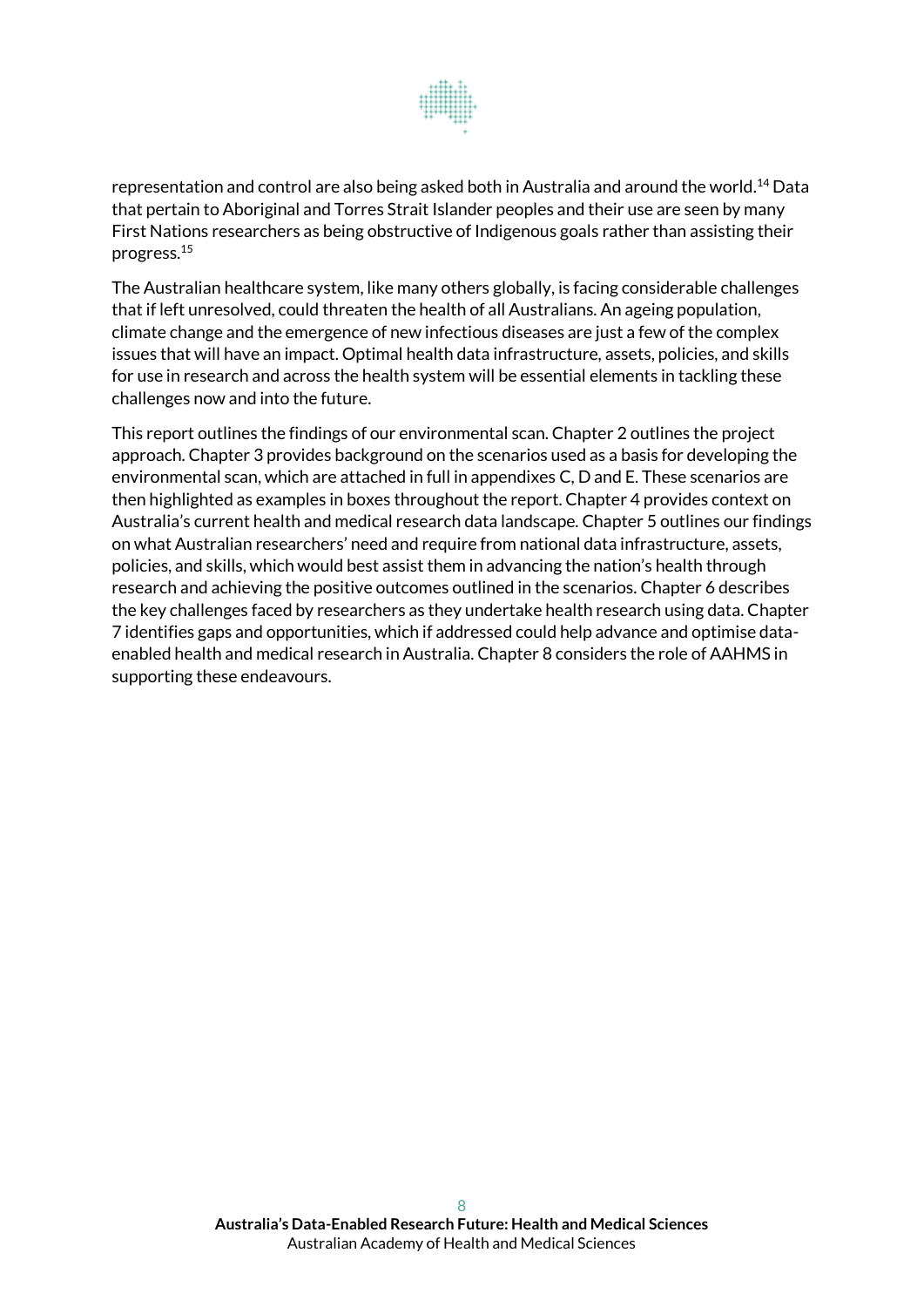

# <span id="page-8-0"></span>2. Project outline and methodology

# **Health and Medical Data Steering Committee**

The development of this environmental scan has been led by the AAHMS Health and Medical Data Steering Committee comprising of seven interdisciplinary Academy Fellows with expertise in data-enabled research. The steering committee met virtually between October 2021 and February 2022 and was chaired by Professor Louisa Jorm FAHMS.

#### *Health and Medical Data Steering Committee*

- Professor Louisa Jorm FAHMS (chair)
- Professor Melanie Bahlo FAHMS
- Professor Julie Byles AO FAHMS
- Professor John Carlin FAHMS
- Professor Annette Dobson AM FAHMS
- Professor Stephen Jan FAHMS
- Professor Anton Peleg FAHMS

Appendix A provides further detail on the expertise and experience of the steering committee members.

## **Project approach**

The methodology for this project was developed in collaboration with ARDC, ACOLA and the other Learned Academies.

#### *Scenario planning*

To test the current and future data-enabled research needs and requirements within the health and medical research landscape, AAHMS developed three scenarios to facilitate discussion of a range of challenges facing the sector. Scenario planning and discussion was the main tool used by all Academies for data gathering in this project.

In developing the scenarios, the AAHMS steering committee considered a variety of issues that currently impact on Australia's health and are predicted to do so in the future. Australians face a growing number of important health challenges. The steering committee sought to identify a set of scenarios for this project that collectively represent a range of complex, multifactorial issues, impacting people from diverse backgrounds and requiring cross-sector solutions. The next section of this report provides an overview of the scenarios, which focussed on:

- Dementia
- Obesity
- Antimicrobial Resistance

#### *Consultation*

In December 2021, AAHMS convened one roundtable for each of the three scenarios which were attended by more than 50 contributors in total, representing diverse disciplines and sectors. Participants were asked to identify opportunities, challenges, gaps, and priorities within the scenarios associated with Australia's data infrastructure, assets, policies, and skills.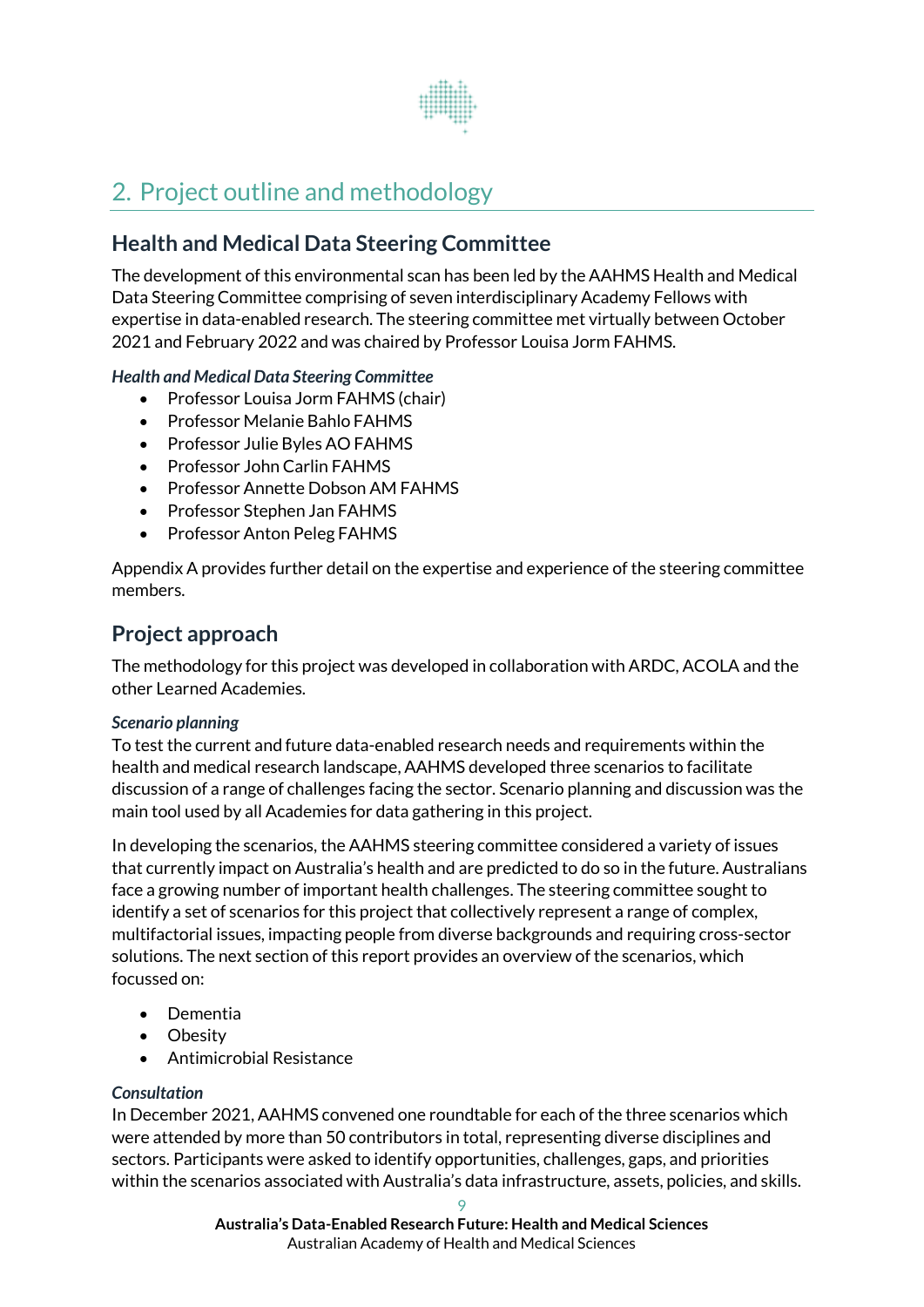

The full scenarios presented to roundtable participants can be found in Appendices C–E (available in separate document).

#### *Desktop research*

In addition to scenario planning, the project included desktop research to identify existing research priorities, data assets, policies, projects, stakeholders and skills in Australia to guide the development of this environmental scan.

#### *Exposure draft*

An exposure draft of the AAHMS environmental scan was circulated to all roundtable participants and other stakeholders for comment – with feedback incorporated in liaison with the steering committee.

This project does not provide a comprehensive report on the data landscape of Australia's research environment. As such, it is not intended to describe:

- a full inventory of all applications, data sets or systems desired by Australian researchers
- a comprehensive picture of the international landscape, or
- the budgeting, design and implementation plans of any specific data capability solution.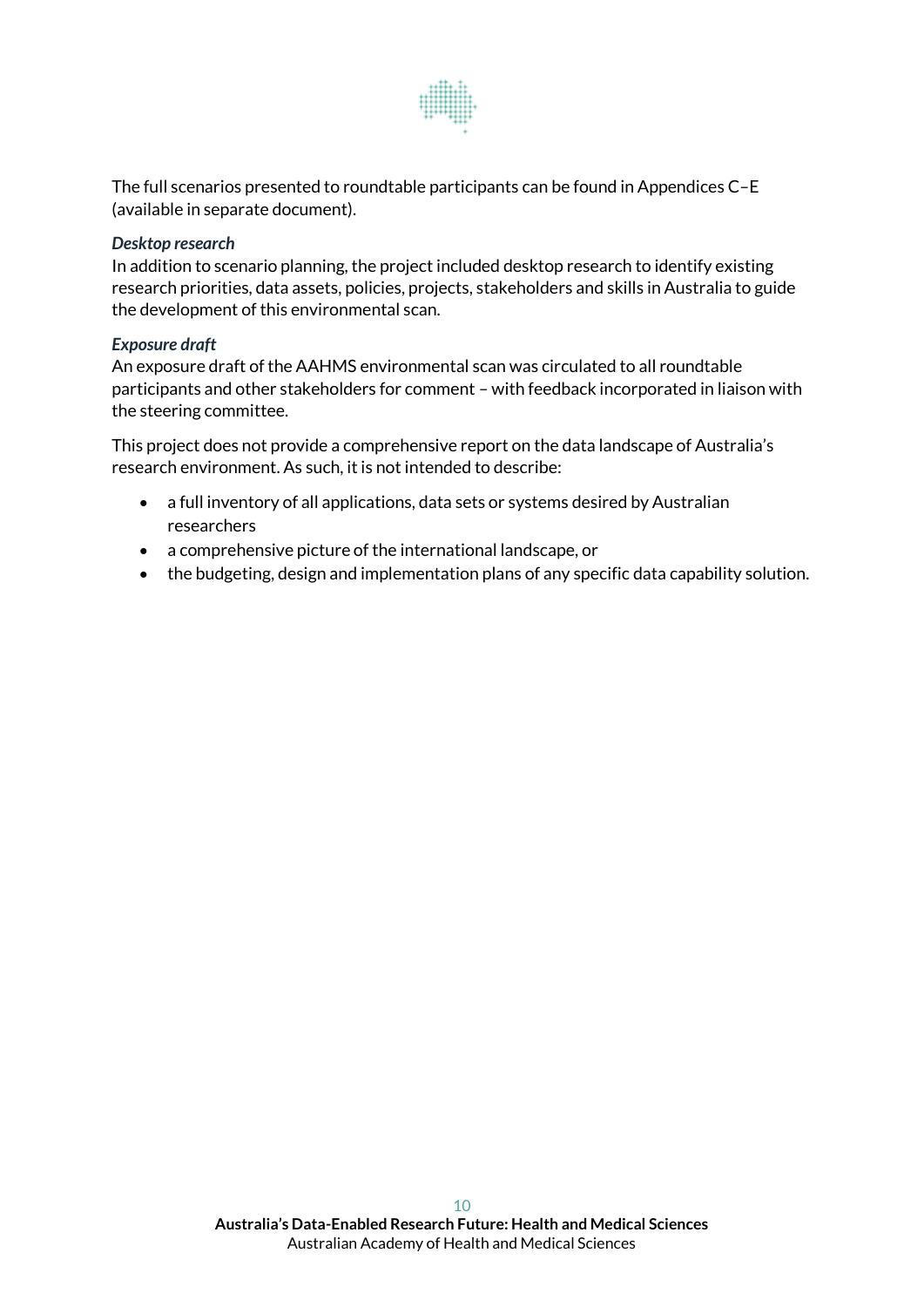

# <span id="page-10-0"></span>3. Overview of scenarios

The scenarios used in this project were selected and designed to outline the current status of different health challenges and to frame the discussion of those challenges in a positive vision for the future. In this future, the associated health impacts have been mitigated, the health of the population has been improved and Australia's health system has not been overwhelmed.

# **Status quo of dementia, obesity and antimicrobial resistance in Australia today**

#### *Dementia*

Dementia describes a collection of symptoms that are caused by disorders affecting the brain. Dementia affects thinking, behaviour and the ability to perform everyday tasks.<sup>16</sup> Australia's population is ageing, with the number of Australians aged 65-69 years expected to increase by about one-third, and those aged 85 and over predicted to double over the next three decades. <sup>17</sup> In 2018, dementia was the second-leading cause of death in Australia, and the most recent report from the Australian Institute of Health and Welfare (AIHW) estimates that between 400,000 and 460,000 Australians have dementia.<sup>17</sup>Although dementia can affect younger people, it is more common with advancing age, leaving the growing population of older Australians at risk of significant levels of disability and dependency. Consequently, this also places an ever-increasing burden on the rest of society, with growing demands for health and social care. Dementia cost the Australian economy approximately \$15 billion in 2018. This is predicted to rise to more than \$36.8 billion per year by 2056 without further intervention. $^{18}$ 

#### *Obesity*

Overweight and obesity refers to excess body weight. Body mass index (BMI) is an internationally recognised standard for classifying overweight and obesity in adults. <sup>19</sup> The most recent report from the AIHW shows that in 2017-18, an estimated two in three (12.5 million) adults in Australia aged 18 years and over were affected by overweight or obesity.<sup>20</sup> Alarmingly, one in four (1.2 million) children and adolescents aged 2–17 years were categorised as overweight or obese, increasing their risk of poor physical health, illness and early mortality in adulthood.<sup>21</sup> Obesity and overweight is influenced by a range of factors including food and nutrition, social norms, physical activity, and other biological and environmental factors that have their impact across an entire lifetime. Obesity and overweight is a risk factor for many of Australia's most prevalent diseases, from coronary heart disease to diabetes, some cancers and more.<sup>22</sup> It is also a likely risk factor for dementia (via coronary heart disease). Because of this, it is one of five key risk factors that are associated with the greatest burden of disease with one study estimating that by 2060, it could cost the Australian economy approximately \$140 billion per year.<sup>23</sup>

#### *Antimicrobial resistance (AMR)*

Antimicrobial resistance (AMR) occurs when bacteria, viruses and other pathogens evolve over time so that antimicrobial medicines become ineffective, and infections become increasingly difficult or impossible to treat. If left unchecked, AMR has the potential to undermine major medical advances with devastating impacts. On the current trajectory, AMR will significantly limit the effectiveness of lifesaving treatments used to fight infections such as

> **Australia's Data-Enabled Research Future: Health and Medical Sciences** Australian Academy of Health and Medical Sciences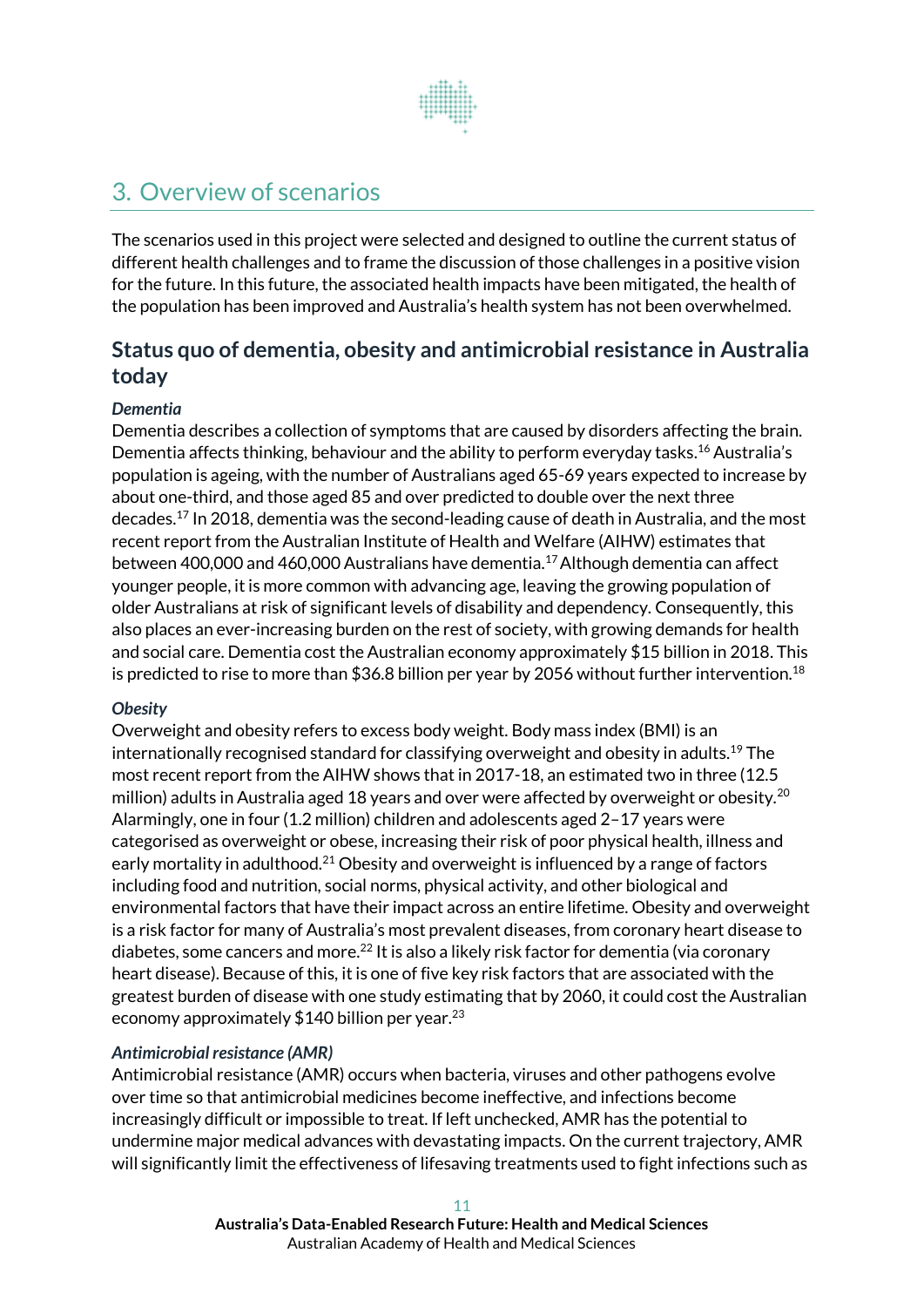

pneumonia, salmonellosis, gonorrhoea, and infections resulting from chemotherapy and surgeries such as organ transplants, caesarean sections, and care of pre-term babies.<sup>24,25</sup> By 2050, it is estimated that AMR could result in over 10,430 deaths annually in Australia. In addition, one model suggests that by 2050, the far-reaching impacts of AMR on the treatment of infections could cost the Australian economy between \$142 billion and \$238 billion annually.<sup>26</sup> The impact of AMR on human health is only one piece of the puzzle, with animal and environmental health simultaneously at risk.<sup>27</sup>

# **A positive future**

Each scenario asked researchers to imagine a future from 2050 onwards where today's projections for the impacts of dementia, obesity and AMR have not been realised because of interventions taken to address them. For instance:

- Risk factors for dementia have been reduced thereby improving disease prevention, and for those diagnosed with the condition, better detection, reporting, management and support protocols have reduced individual, societal and economic burden.
- Obesity rates have declined, Australians are more active, have improved nutrition and lead overall healthier lives, all of which have contributed to the prevention of chronic diseases and mental illness. Priority populations once most likely to experience obesity, now have rates similar to the general population.
- Existing medicines remain effective against infections while development of new antimicrobials is occurring at a rate sufficient to curb the spread of AMR. Antimicrobial misuse in humans, animals and plants has declined and safer usage practices continue to be implemented.

The aim of setting out the future scenarios in this way was to encourage contributors to consider how data can enable research to make advances that mitigate risks and bring about these more positive futures. The scenarios anticipate that advances across a diverse range of areas facilitate many of these outcomes. Cross-sector and interdisciplinary collaboration, the discovery of new technologies, a focus on the social determinants of health, sustained political will, funding and coordination across systems are just a few examples of key influencing factors. Through the roundtables, contributors were asked their perspectives on the data needs and requirements that would help them support and deliver these advances through their research. They were asked to consider these (and other) factors, the dynamics of how they interact and on what timeline. The scenarios encouraged researchers to go beyond the status quo and imagine novel, impactful solutions – particularly those enabling collaboration across domains – while considering the current and future opportunities, challenges, gaps and priorities for Australia's data landscape.

The outcomes of these discussions have informed this report.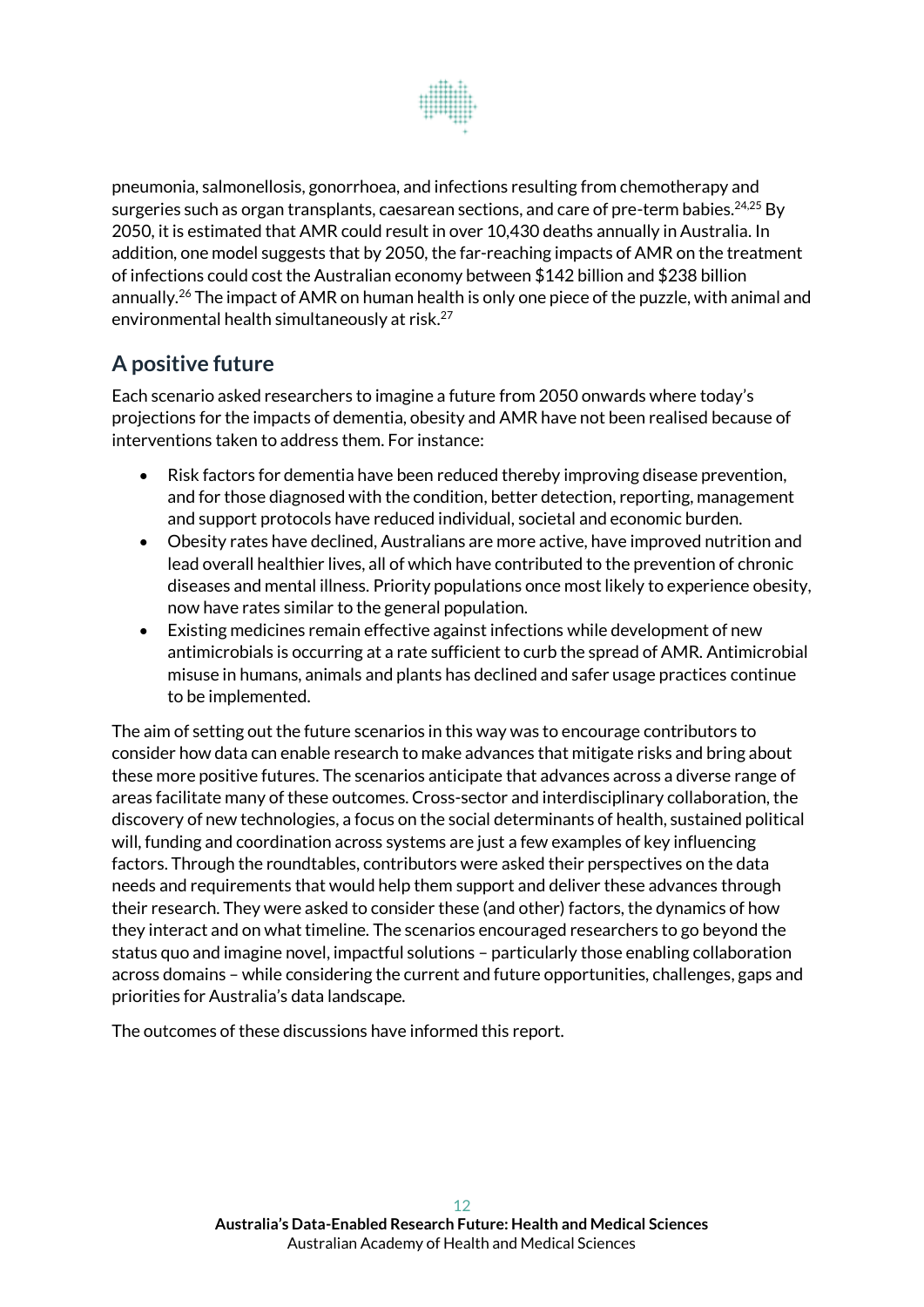

# <span id="page-12-0"></span>4. Australia's current health and medical research data landscape

The current health and medical research data landscape is vast, with a complex network of data assets, policies, skills and stakeholders. It was not within the scope of this project to provide a comprehensive map of the landscape, however, some examples of existing data infrastructure, assets, polices, and skills, can be seen below.

## **Infrastructure and assets**

There is an extensive network of existing infrastructure and assets that serve various purposes for health and medical research in Australia. For example, the Medical Benefits Schedule (MBS) data collection contains information on services that qualify for a benefit under the *Health Insurance Act 1973* and for which a claim has been processed. The database comprises information about MBS claims (including benefits paid), patients and service providers.<sup>28</sup> In addition, state and territory governments collect a range of data from different sources such as hospital data, registry data and patient and population surveys. There are also existing centres that provide data linkage services and infrastructure to Australian researchers. These include the AIHW, The WA Data Linkage System (WADLS), The Centre for Health Record Linkage (CHeReL), The Centre for Victorian Data Linkage (CVDL), the Tasmanian Data Linkage Unit (TDLU), SA NT DataLink and Data Linkage Queensland (DLQ). <sup>29</sup> Australia also has a number of national data infrastructure and assets currently under development such as My Health Record (MHR). More examples of Australia's data infrastructure and assets can be found in Appendix B.

Unfortunately, this fragmented data ecosystem creates consistent and persistent barriers to streamlined research. The data infrastructure and assets may not be easily available to researchers outside government agencies. In addition, data resources differ across jurisdictions, have various data owners and custodians, and inconsistent governance structures. Throughout the AAHMS roundtable discussions, it was clear that there is varied understanding of these resources, what they realistically provide and how to access them. It is also difficult to quantify how each of these resources contribute to health and medical research, with limited standardised metrics to measure the true utility of each resource.

#### *National Research Infrastructure Roadmap*

The current National Research Infrastructure (NRI) Roadmap identifies priority research infrastructure for Australia. Digital data, data infrastructure and integrated systems were specified as a focus area, highlighting the increasing dependence on data as a driver for change.<sup>30</sup> Despite advances in infrastructure for data-intensive research, health and medical research has not yet seen the hoped-for degree of improvementin the day-to-day processes of research, with much national data infrastructure designed mainly to support research that does not use potentially sensitive human data.

Progress has been made over the past decade. And although the NRI roadmap does not encompass the full range of issues facing health and medical researchers, it is heading in the right direction.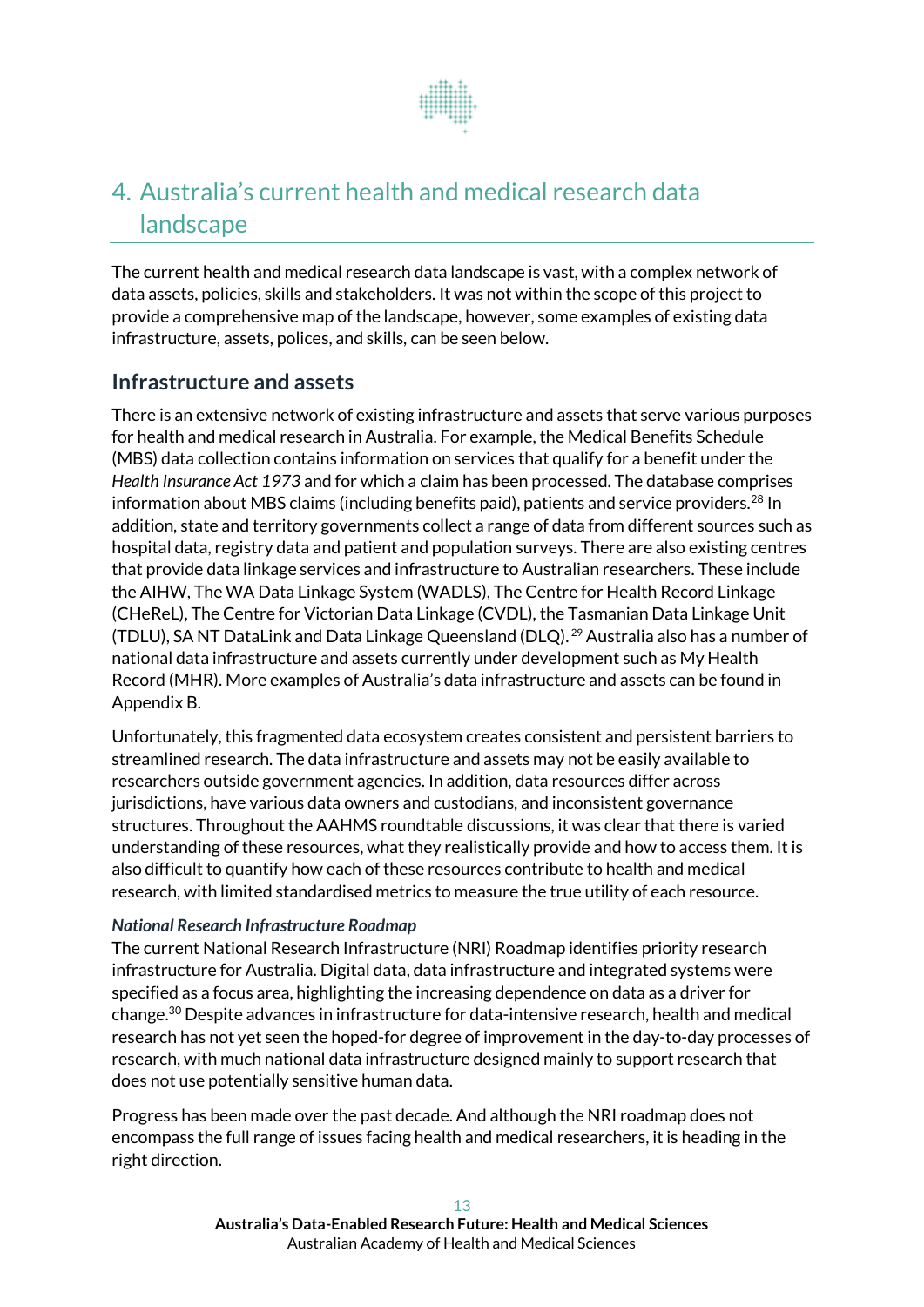

## **Policies**

The policy and legislative environment for research data is complex and regulated by both Commonwealth and State and Territory legislation. In reality, these environments are therefore inconsistent, fragmented and unenforceable. $^{31}$  In addition to state and territory differences, there are inconsistencies between the public and private sectors. There is no single body with the remit to oversee the research data agenda.

*Supporting Aboriginal and Torres Strait Islander data sovereignty and governance* The Maiam nayri Wingara Aboriginal and Torres Strait Islander Data Sovereignty Collective was formed in 2017 to develop Aboriginal and Torres Strait Islander data sovereignty principles, and to identify Aboriginal and Torres Strait Islander data assets.<sup>32</sup> This group aims to progress Aboriginal and Torres Strait Islander sovereignty and data governance through developing shared understandings and initiating an Australian set of Aboriginal and Torres Strait Islander Data Governance protocols.<sup>32</sup> The Collective continues to inform health data policy through its publications and networks.

## **Skills**

Data and digital skills are among the fastest growing emerging skills in Australia. A number of world class biostatistics, bioinformatics and health data science education and training programs have, and continue to, produce high quality health and medical researchers. However, as the skills required for data-enabled research broaden, the knowledge gaps become more apparent.<sup>33</sup> Little progress has been made in developing a coordinated approach to data skills in the existing health and medical research workforce, and resources to train a new cohort of skilled health data science researchers have not been sufficient to match the increasing demand for these skills.<sup>34</sup> There remains limited systematic investments in the fundamental core disciplines that are needed to provide leadership in health data science, to ensure the greater availability of data is matched with a capacity to use those data sensibly and efficiently.<sup>35</sup>

Ultimately, the current capacity of Australia's health and medical data research infrastructure, policies and skills is not sufficient to realise the significant potential of a data-enabled research landscape.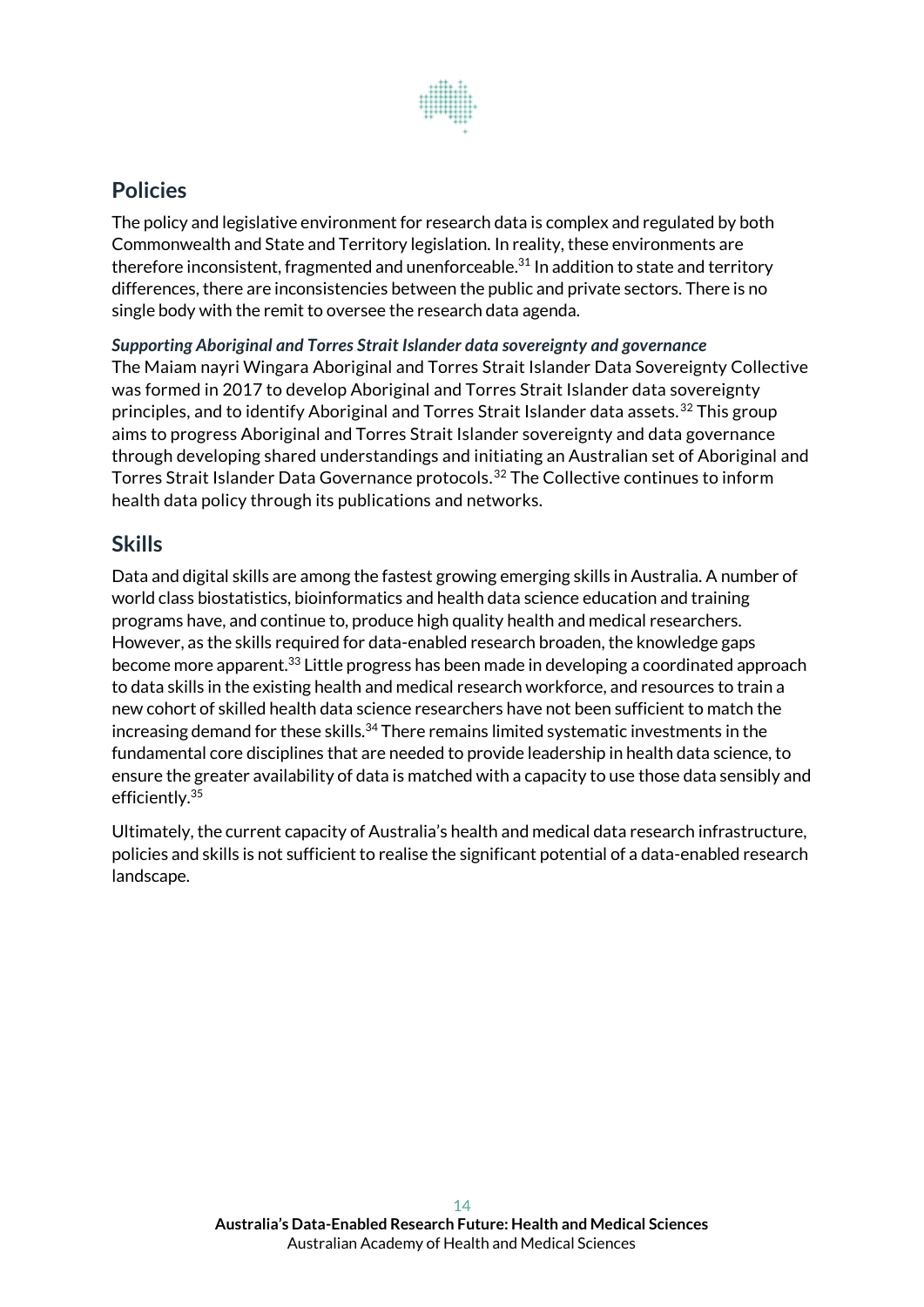

# <span id="page-14-0"></span>5. Needs and requirements

During our evidence collection, we asked researchers from a range of backgrounds about their perspectives on what national data infrastructure, assets, policies and skills would best assist them in advancing the health of Australians through research, and achieving the positive outcomes outlined in each scenario framework.

Although there have been several important developments in Australia's health and medical data landscape, particularly in recent years, researchers report that they are yet to experience the full impact of these changes. In addition, advances in health and medical data infrastructure, assets, policies and skills have not appeared to keep pace with the rapid growth of health data and data-driven research. This is particularly evident for research investigating complex health issues that require interdisciplinary and cross-sector data solutions.

#### **The Academy's data definitions**

**National data infrastructure –** Nationally significant data assets, facilities, and services which are scalable and collectively managed and operated for use by research institutions, service providers and other public and private entities across the country.

**Data assets –** Nationally strategic databases, data systems, web-based resources or data services.

**Data policies –** Principles that describe the rules to control the integrity, security, quality and use of data at a national level.

**Data skills –** Expertise, experience, and qualifications to design studies, analyse, manage, store and distribute data.

Genomics data is one example of a rapidly evolving area associated with a number of complexities. Health genomics is increasingly being recognised as an area that could transform the way healthcare is delivered in Australia. Sequencing one person's genome can generate a huge amount of data that can be useful in other areas of health and medical research. To manage data of the scale and complexity associated with genomics data, scalable, secure, and interoperable analytics, data storage, infrastructure, and local and national services for data access and exchange will be required.<sup>36</sup> Furthermore, streamlined mechanisms to connect and integrate the outputs of genomic analyses to person-level phenomics and outcomes data generated by the health system is required to fully realise the potential benefits for health.

The following priority areas represent a range of the key data needs and requirements facing health and medical researchers today. The FAIR and CARE principles, linked data, the right characteristics of data, and data skills are areas that are still developing in Australia. Improvement here would help researchers make much better use of Australia's data landscape.

# **FAIR and CARE data principles**

#### *FAIR*

The FAIR guiding principles for research data management and stewardship (findable, accessible, interoperable and reusable), were officially published in 2016.<sup>37</sup> Since then, they have been universally accepted as fundamental to good data standards and policies. In Australia, the adoption of the FAIR principles in health and medical research has been

> **Australia's Data-Enabled Research Future: Health and Medical Sciences** Australian Academy of Health and Medical Sciences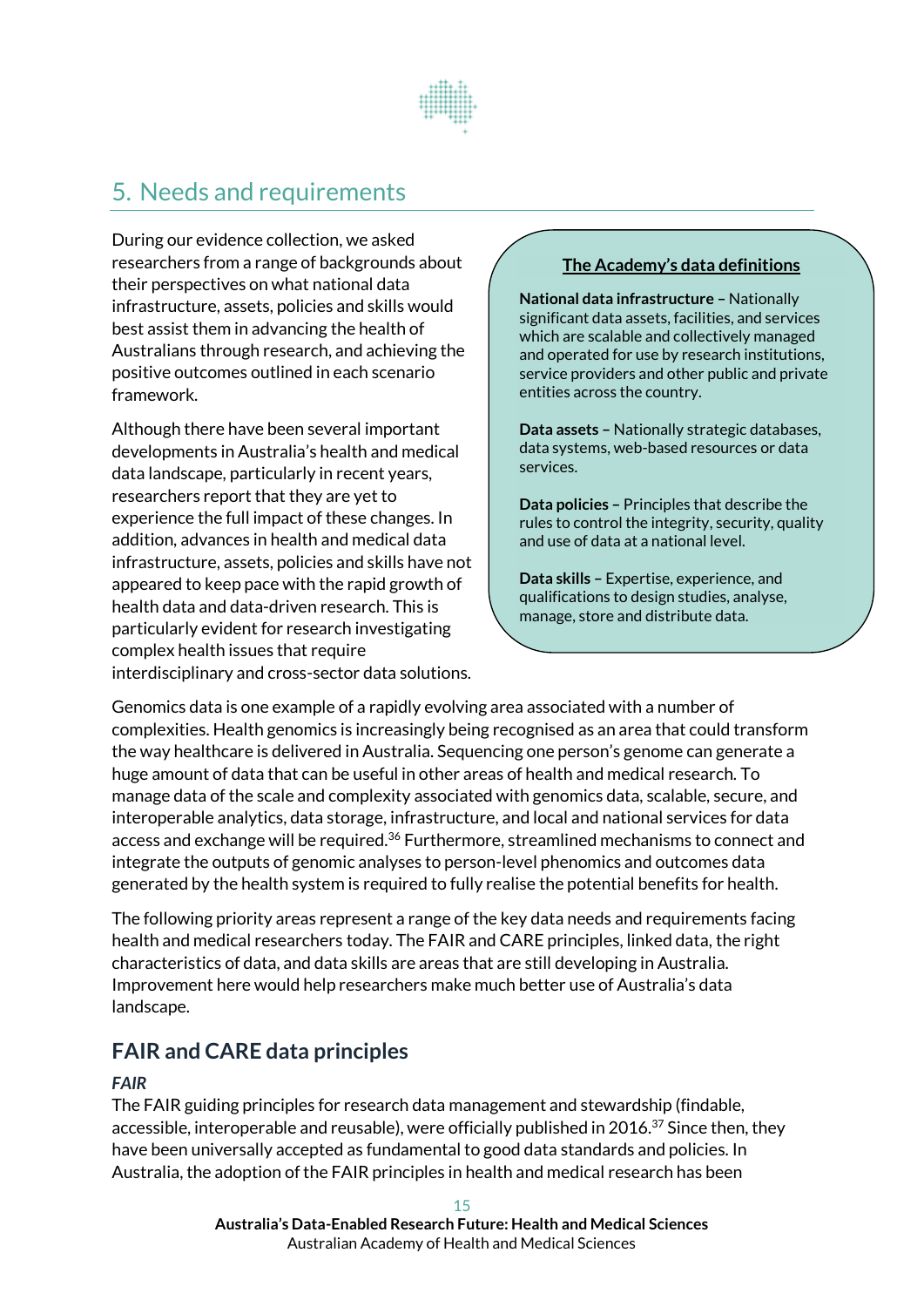

advancing in some areas, while in others there has been little progress. Importantly, the National Health and Medical Research Council (NHMRC) has specified its support for the FAIR principles within its Open Access policy, and key data leaders such as ARDC continue to encourage the use of FAIR data though strategic projects and partnerships.<sup>38,39</sup> However, there is still no coherent national research data policy which promotes the FAIR principles.<sup>31</sup>

Despite an abundance of health data, researchers experience myriad barriers to accessing data usable for research. Complexities within these non-standardised environments can cause significant impacts to research timelines, funding and methodologies. A 2018 report published by the Digital Health Cooperative Research Centre described a fragmented health research landscape that produces data silos, making data management ad hoc, inconsistent and unclear.<sup>40</sup> These characteristics are still being experienced by researchers today. Policies and systems that enable simple, efficient, dynamic and affordable access to, and use of, interoperable data are essential to advancing data-enabled health and medical research. Examples of the data infrastructure that make up the current fragmented landscape are presented in Appendix B.

#### *CARE*

Historically, data practices, such as the collection and use of data, have not served the interests of Indigenous peoples worldwide. Aboriginal and Torres Strait Islander researchers have raised concerns over the rights of Australia's First Nations peoples to data that involves their health, communities, cultures, languages and more. It is essential that policies and principles reflect these rights by ensuring that data is used for Aboriginal and Torres Strait Islander selfdetermined interests. The FAIR principles alone do not sufficiently acknowledge and address the power differentials and historic contexts around data sharing and data use for health and medical research.<sup>41</sup> Aboriginal and Torres Strait Islander researchers have contributed to the CARE principles for Indigenous Data Governance (collective benefit, authority to control, responsibility and ethics), which aim to complement the FAIR principles to ensure a more strategic and holistic approach to addressing Indigenous data ownership, sovereignty and governance.<sup>42</sup>

## **Data linkage**

Data linkage is the process of bringing information together from different sources that relate to the same person or entities to create a new, richer data set. <sup>43</sup> With growing amounts of health data from a greater number of sources, data linkage is an invaluable tool for health and medical researchers. The AIHW is a national resource for a range of linked administrative data collections, and each state has its own centre for data linkage (South Australia and the Northern Territory have a joint centre).<sup>29</sup> The Australian Government has invested in developing Australia's data linkage capability through several mechanisms including the Population Health Research Network (PHRN). This network aims to support world-class research through privacy-preserving linkage of Australia's population-based health and other human services data.<sup>44</sup>

Despite this investment, health researchers continue to face very significant obstacles and inefficiencies, and the need for linked data is still growing. The obesity roundtable discussion highlighted the complexity of the current data linkage infrastructure (see Box 1). There is duplication and a lack of cohesion, the consequences of which are that researchers often

> 16 **Australia's Data-Enabled Research Future: Health and Medical Sciences** Australian Academy of Health and Medical Sciences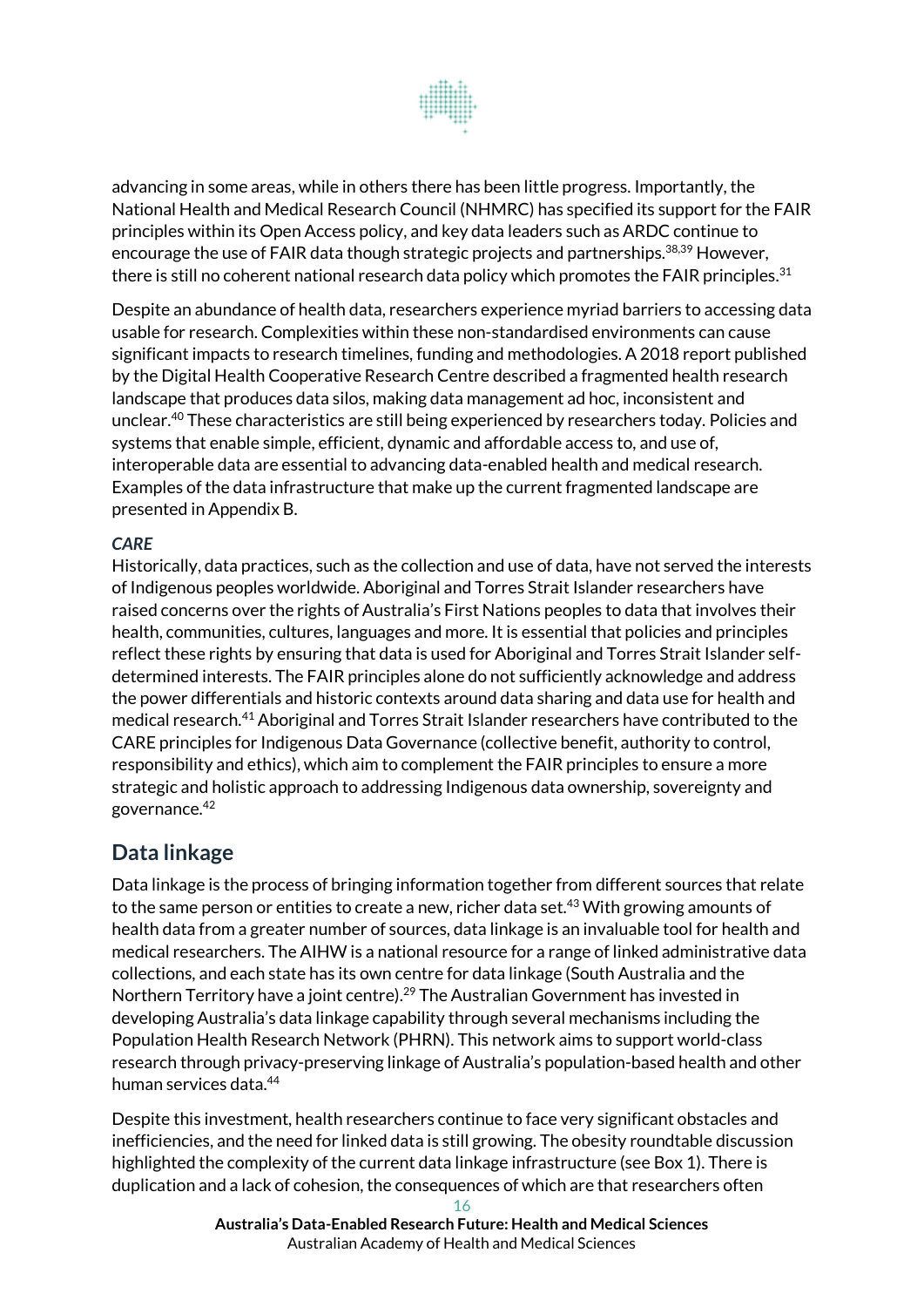

struggle to conduct studies that require national record linkage in a timely manner.<sup>45</sup> Researchers indicated that in many cases they know the data are there, but accessing the linked data necessary for conducting their research is challenging due to the need for approvals from multiple gatekeepers. Another challenge is navigating the data governance, privacy and ethics implications of existing data linkages involving major administrative data sets. One researcher described the process of accessing data to be "like going around in a circle with agencies not speaking to each other". In addition, there are no national data sets that sufficiently address the health and lifestyle risk factors of many health challenges, the experiences of those that suffer them, their families and communities, or the cost to individuals and society. Researchers also expressed a requirement to link data that are generated through research (e.g. clinical trials, cohort studies) with routinely collected data in order to efficiently obtain information about long-term outcomes.

Box 1: Scenario case study – **Cross-sector data linkage needs for obesity research**

Obesity is a public health issue influenced by multiple sectors and industries. Food and nutrition, physical activity, built environments, transportation, social media, social norms, education and socioeconomic status are just some of the factors considered by researchers when examining this national health priority. Up to now, obesity has been underrepresented in research publications involving the use of linked data.<sup>44</sup> Access to many of the routinely collected data sources across these areas could significantly help researchers in their analyses of these complex and multifactorial influences. For example, research analysing the links between obesity and transport patterns is currently being undertaken. However, the current data infrastructure does not facilitate the linkage required for this type of research, making it very challenging to piece together the required information.

The recently released National Obesity Strategy 2022-2032 highlights the use of evidence and data as being one of three key enablers to guide implementation of the strategy.<sup>75</sup> Strengthening data infrastructure, and removing the barriers noted above, will be essential to ensure the successful implementation of this strategy.

## **Data types and characteristics**

In conjunction with data that are FAIR and linked, researchers need access to data sets with the right kinds of high-quality data. The production, collection and input of unbiased, accurate and consistent data is fundamental to advancing the work of health and medical researchers. In addition to robust data sets, comprehensive data that include a wide range of health information are essential. Administrative or other data that are routinely collected are critical for data-driven research in the health and medical science. However, administrative data are often limited, with insufficient information on data quality and key confounders and risk factors such as body weight, height, socioeconomic status or smoking status.<sup>34</sup> The limitations in the use of observational data have also been recognised. Researchers also described the need for access to richer, "organic" data that are generated without any explicit research design elements and are continuously documented by digital devices (e.g. physiologic measurements that are captured by sensors and wearables, or content and social interactions extracted from social networking sites). Although these data are being collected at higher rates than ever before due to increased use of technology, including electronic medical records, there is still a way to go before researchers can readily access the information.

> **Australia's Data-Enabled Research Future: Health and Medical Sciences** Australian Academy of Health and Medical Sciences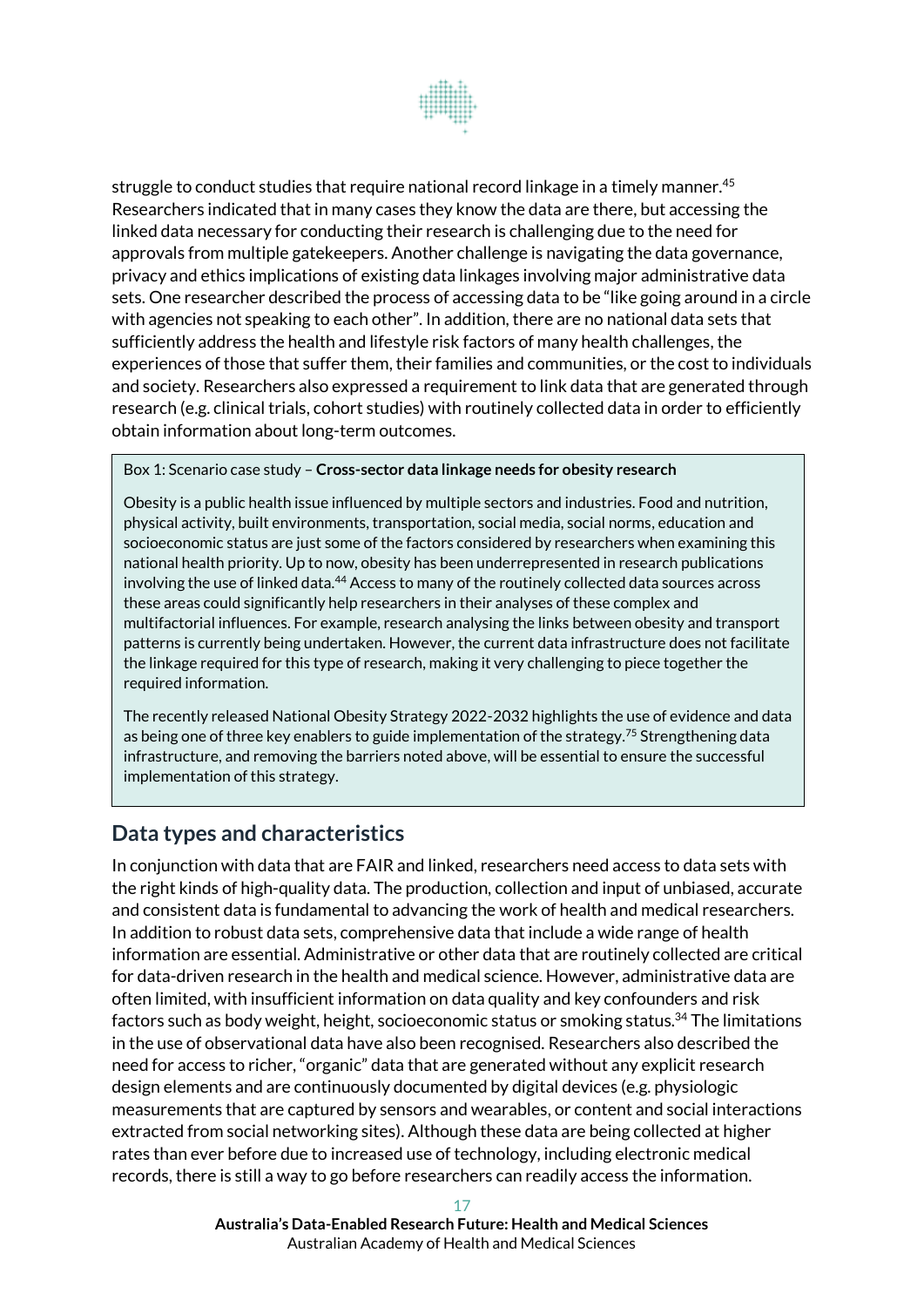

In the AAHMS discussion on dementia, the lack of data created a number of core issues for researchers (see Box 2). Contributors agreed that data capture at or around the time of diagnosis in primary care, community aged care or residential care settings would be hugely beneficial. Standardised collection of minimum data sets across these sectors is needed. However, these solutions alone will not address all the issues.

#### Box 2: Scenario case study – **Data for dementia research in Australia**

At present, national dementia data are limited. Unlike diseases such as cancer or diabetes, there is no system in Australia for monitoring dementia in the community.<sup>76</sup> Despite recent changes in the health and aged care policy and data environments, persistent gaps continue to hinder researchers. Key messages from the Academy's evidence collection for this report indicate that the current challenges facing dementia researchers span the breadth of the dementia data landscape. In addition, aged care data is seen as an example of how Australia has not only failed to progress in the provision of meaningful or useful data, but has in fact gone backwards. For example, the exact number of Australians with dementia is still unknown, and with limited data from diagnosis to management in primary, hospital, aged and residential care settings, researchers are lacking robust information to examine the true picture of dementia and dementia care in Australia.

Throughout the Academy's discussions, it was noted that changes to the dementia data landscape appear to focus on the purpose of funding services, with less consideration for evidence, equity, quality, timeliness and impact of those services. The gaps are exacerbated by different jurisdictions including health/state, aged care/federal. Contributors indicated the need for data that meets the FAIR and CARE principles, and that they require routine and comprehensive collection of broad-ranging data – including diagnostics, therapeutics, epidemiological life course, genomics, data on carers and more. An upskilled workforce across the dementia pipeline with training in the value of data and data literacy was also expressed as a highly sought-after change.

## **Data skills and expertise**

The rise of data-enabled research in health has exposed a shortage of accompanying data skills within Australia – including those for data collection, analysis, interpretation and development of data-informed policy. This has hindered research groups in their efforts to build interdisciplinary teams with the necessary data skills to enhance their approaches to this type of work. Many teams are forced to look outside Australia for these skills, and with the COVID-19 pandemic leading to border closures, existing workforce shortages have been exacerbated and brought to the fore.

Some of the key data skills researchers would like to include in their research groups include:

- Data/analysis communication skills
- Ability to work across traditional discipline silos
- Ability to integrate different stages of the data pipeline
- Understanding of both qualitative and quantitative data
- Cross-sector data understanding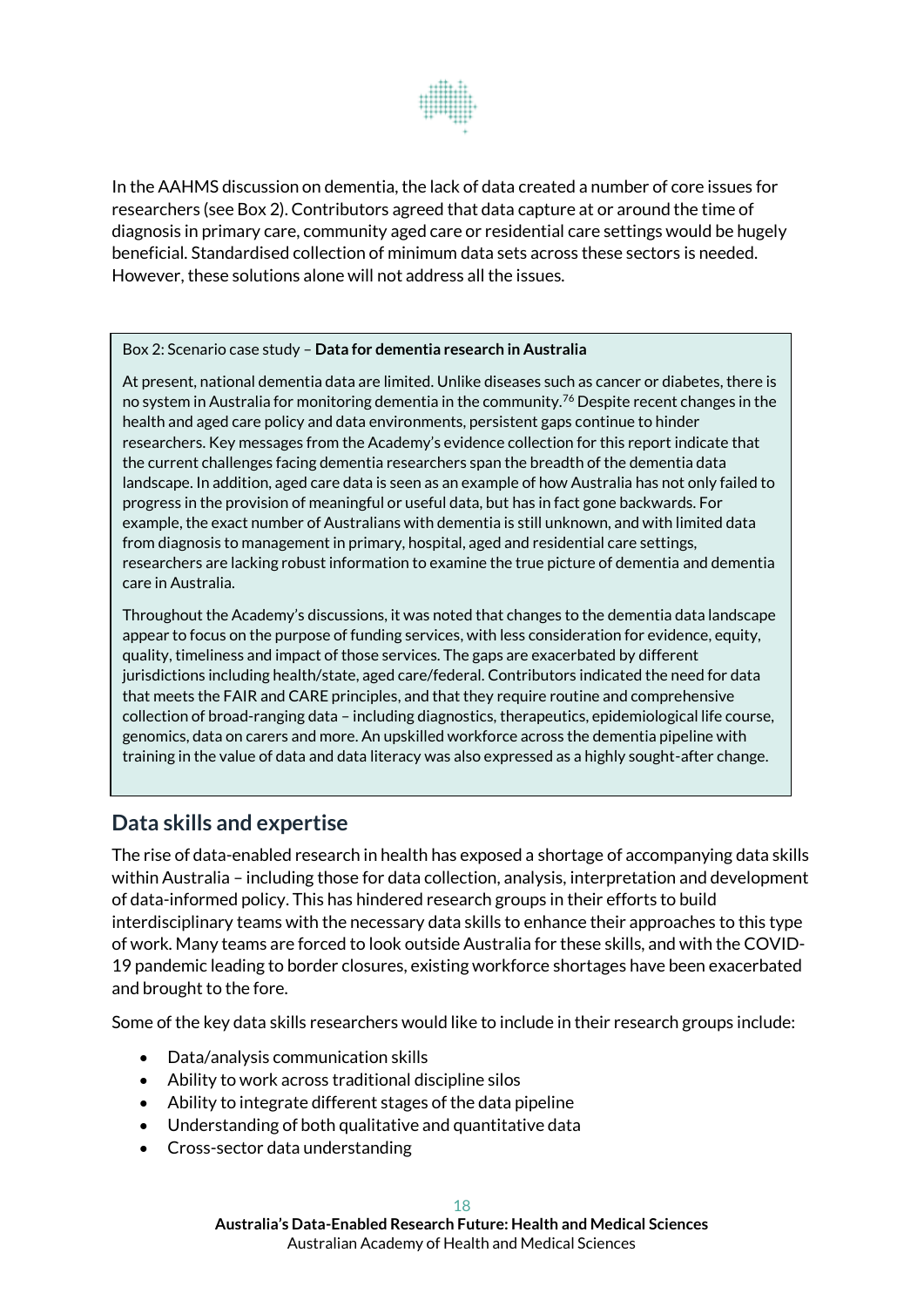

- Ability to understand and address cultural sensitivities within data collection, use, analysis and interpretation
- Skills in using data to inform policy and communicating with policymakers
- Skills in dynamic systems modelling
- Skills in data science, including machine learning and artificial intelligence (AI)
- Deep understanding of how to frame answerable research questions (descriptive, predictive, causal) and design studies using appropriate data methodologies
- Skills in modern methods that prioritise causal thinking for answering questions about interventions (actual or potential) for improving health

By investing in strategic workforce planning and proper training, Australia can reap long-term and far-reaching benefits in the research sector and beyond. Building an environment that nurtures, sustains and grows this workforce will be critical. The education sector can play an important role here by providing a pool of trained graduates with both technical skills and a broader understanding of ethics, privacy and safety. Another important part of building an Australian workforce will be to ensure we can also attract international talent to enhance our expertise and experience. Furthermore, ensuring that there are incentives for data scientists to seek a career in health and medical research, noting strong demand from both public and private sector organisations that offer competitive benefits and greater job security, will be crucial.

We also heard from researchers about the need to build data skills across primary, secondary, hospital, residential and aged care settings. Proper data collection, entry and stewardship within these settings is essential to building quality data for use further down the data pipeline. With the right infrastructure, including software, improving data literacy and skills within these workforces should help achieve this.

# **Social licence for the use of big data**

The concept of "social licence" refers to the informal permissions granted to organisations and institutions by members of the public to carry out a particular set of activities.<sup>46</sup> Social licence is intrinsically linked to public trust and where the activities of organisations and institutions are trustworthy, they are more likely to have social licence to engage in these activities – such as the collection and use of health data. Social licence is complex, challenging to quantify and there is limited literature that usefully measures the full scope of public trust in data for use in health and medical research. Despite this, it is generally accepted that the benefits of using the concept of social licence as part of a strategy to scale up data-enabled research outweigh any perceived or actual risks.<sup>47</sup>

Expanding public discourse to build greater public awareness, understanding and trust around the benefits of health data use in research to inform policies and programs and improve patient outcomes could considerably grow the capacity of researchers to undertake data-enabled research. This needs to be informed by work to understand public perceptions of the opportunities and concerns they may have in relation to the use of health data for research purposes. Ultimately, Australia needs to create an environment that enables the safe, secure and transparent use of patient data for legitimate research purposes, while also protecting the rights and interests of individuals.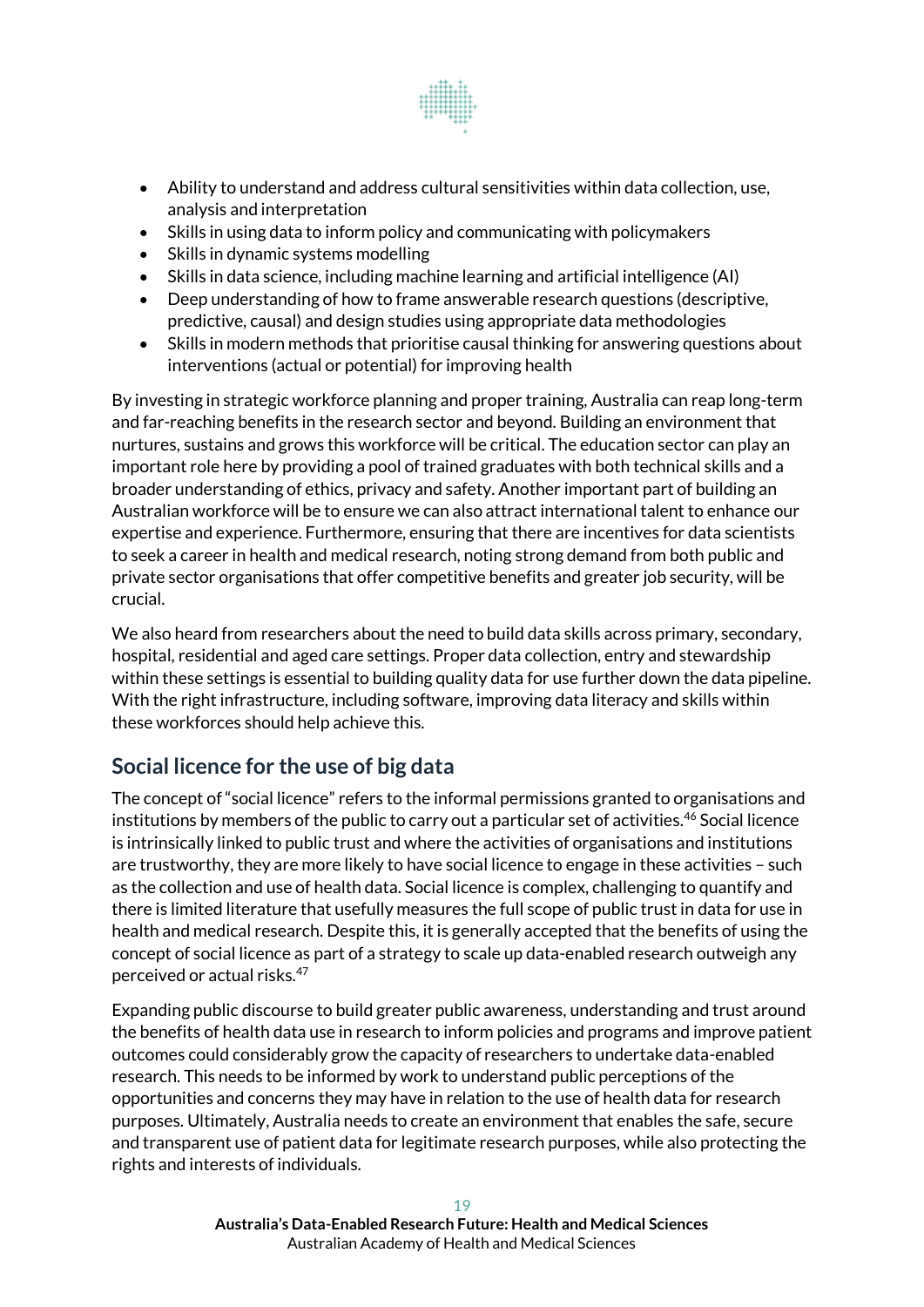

# <span id="page-19-0"></span>6. Challenges

Inevitably, the rapid growth and use of data in health and medical research has presented a number of challenges. As the volume of health data generated continues to expand exponentially, and more attempts to conduct data-enabled research are made, the greater the impact on researchers, the research they conduct and the public they seek to benefit.

In the roundtable discussions, researchers articulated a number of significant challenges that are echoed in current literature on data use in health and medical research. In addition to the earlier issues, raised in association with Australia's health and medical research data needs and requirements, the following areas outline some of the more pressing challenges requiring priority action.

# **Governance, ethics and privacy**

Complex governance and ethics approvals processes have acted as a barrier that has been embedded in the health and medical research ecosystem for many years. These processes differ across the full range of data custodians including organisations, institutions, and state and federal systems.<sup>40</sup> An example of this is the complex ethics and regulatory frameworks around data stored in Australia's biobanks, which are controlled at a state and territory level and are not easily integrated into national systems. The lack of consistency and connectivity across processes makes it challenging for researchers to know what to expect and plan for. This can have a significant impact on project timelines and funding, adding unnecessary complexities for researchers to manage with very little support. In addition, researchers indicate a lack of transparency around these frameworks which exacerbates existing barriers. The 2021 NRI roadmap exposure draft (see Appendix B) responds to some of these concerns by highlighting the need for streamlined governance structures and recommending an expert NRI advisory group to drive a more effective ecosystem.<sup>48</sup> However, some researchers have expressed doubts that this approach goes far enough to ensure the fundamental challenges are being addressed with sufficient urgency to match the ever-increasing impacts.

Concerns around the privacy of health data are very high and as sensitive data continue to be collected and stored at unprecedented rates, efforts to resolve critical privacy-related issues continue to face a number of challenges. There is ongoing debate as to whether the privacy interests of individuals can appropriately align with the public good. At present, there does not appear to be a straightforward solution to this challenge.<sup>49</sup> However, there is growing alignment in Australia around use of the "Five safes" framework (safe people, safe projects, safe settings, safe data, safe outputs), which presents a holistic approach to considering and managing the risks of data sharing or release.<sup>50</sup>

As highlighted in the previous section of this report, considerations around health data protection predominantly revolve around issues of public trust. Research Australia's most recent public opinion polling suggests that the use of de-identified medical records for research is strongly supported by 35.8% and somewhat supported by 47.0% of people. The strongest support comes from Australians aged 65 and over, which raises potential future questions around the evolving landscape of data privacy considerations for younger cohorts.<sup>51</sup> Some of the other moving parts that will influence issues around data privacy include:<sup>49</sup>

> **Australia's Data-Enabled Research Future: Health and Medical Sciences** Australian Academy of Health and Medical Sciences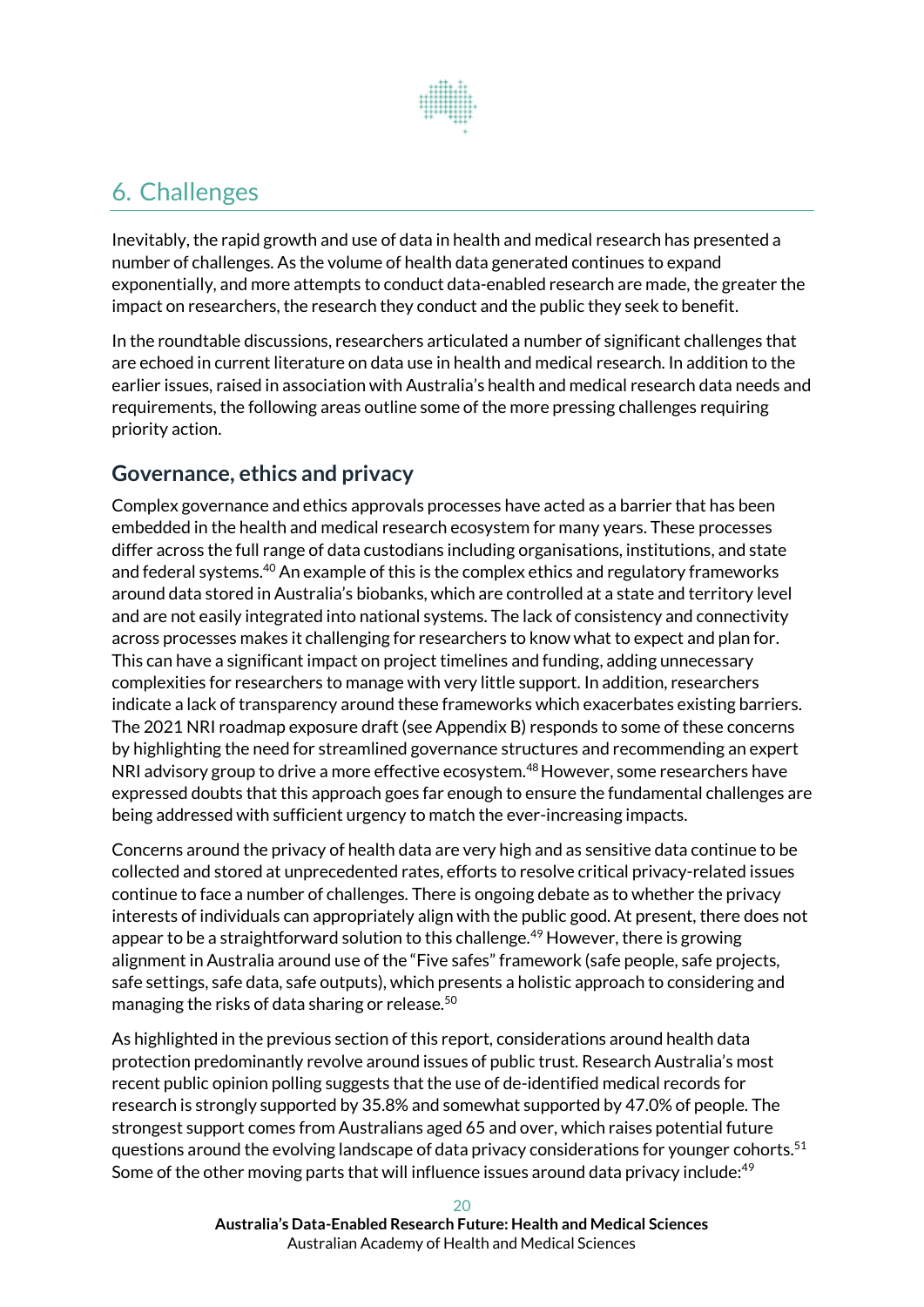

- Data protection laws
- Informed consent
- Re-identification of anonymised data
- Nefarious use of data
- Opt-in versus opt-out models of consent

Achieving and maintaining appropriate levels of information security, confidentiality and privacy will continue to pose unique challenges to the health and medical research sector. Approaches to resolving these challenges will require strategic consideration of both the current and long-term implications for individuals and communities. 52

# **Data bias**

There are differing understandings of bias in data across various areas of research. Examples of problems include:

- Under-reporting and poor data quality, such as for Aboriginal and Torres Strait Islander status and languages spoken.
- Under-representation of certain groups in some data collections, such as people who may not have access to digital devices.
- Inappropriate data sets being used to train machine learning/AI algorithms, such that they perpetuate biases in past or current practices.

Despite being a relatively new field, health data science has unsurprisingly been shaped by the social forces impacting the individuals and communities that the data are built from. Aboriginal and Torres Strait Islander peoples have experienced racism within the health sector for decades, and consequently interact differently with the health system compared to other members of the Australian population.<sup>53</sup> Many Aboriginal and Torres Strait Islander peoples describe the values they hold about health and wellbeing as not being well understood or reflected in the care they receive. This in turn has an impact on the care they seek.<sup>53</sup> Culturally and linguistically diverse (CALD) communities also face multiple challenges accessing and utilising health services.<sup>54</sup> Similarly, patients living in rural or remote areas in Australia may be under-represented in some data sources, either because they lack access to services, utilise other services funded under different arrangements, or because different data collection arrangements apply. In this way, biases are easily encoded in data sets and in the application of data science, with the potential to reinforce existing social injustices and health inequalities.<sup>55</sup>

The use of data collected by digital devices such as smartwatches, fitness trackers and smartphones are also increasing. There may be a level of unconscious bias embedded in these devices that requires further investigation. Early studies have noted a specific risk of systematically undercounting of steps for people with obesity, females or people from different ethnic groups<sup>56</sup>. In addition, the demographics of people likely to own these devices may also contribute to bias, depending on how the data are used. Nonetheless these devices offer significant research opportunities.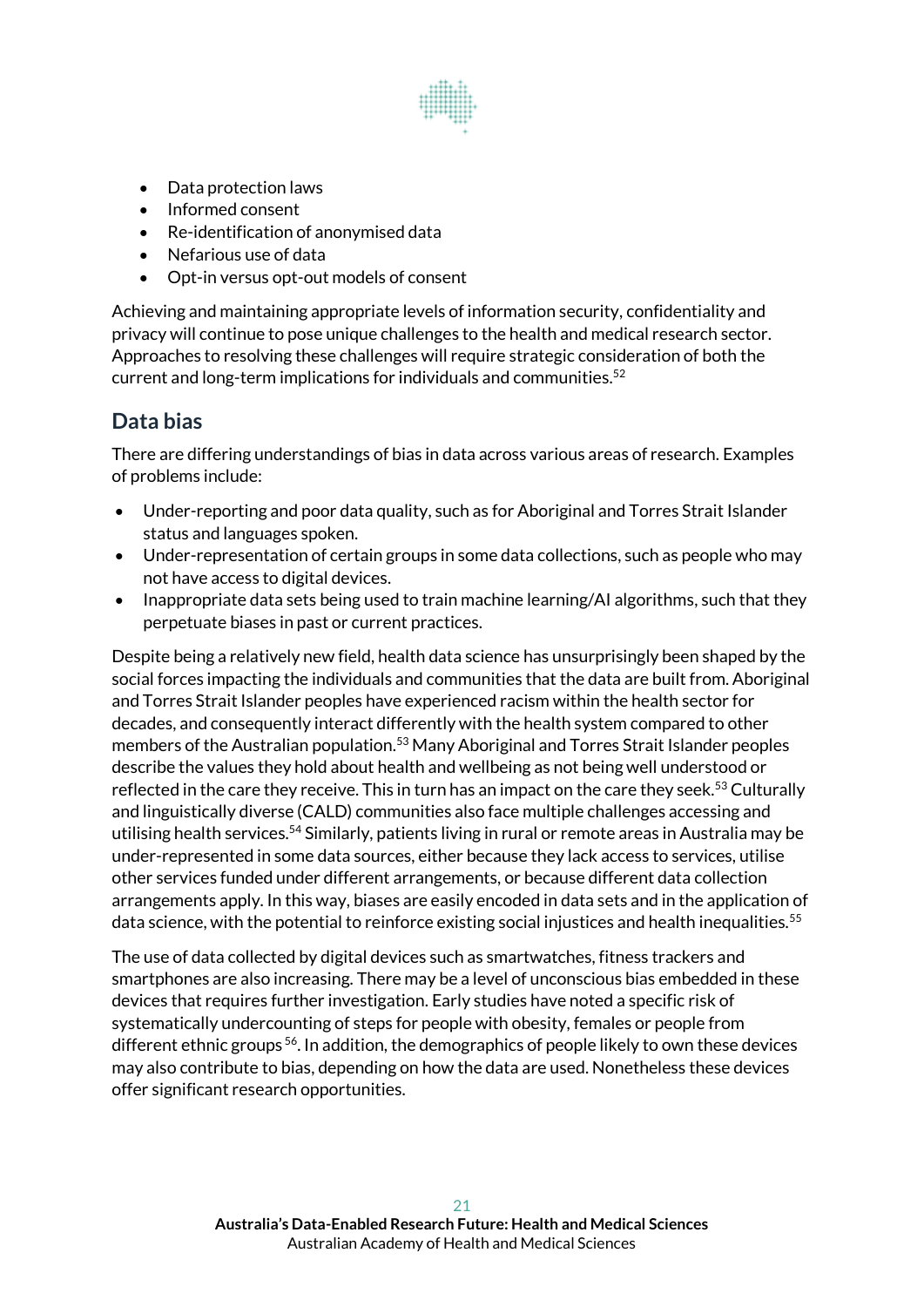

# **Data sharing**

Over many years, the health and medical research community has expressed a particular concern relating to the availability and transparency of both government (public) and private sector data for research. Both of these areas are hold rich and potentially significant data that researchers are not able to tap into efficiently or effectively. The Data Availability and Transparency (Consequential Amendments) Bill 2020 is currently before the House of Representatives. If passed, this bill will implement a scheme to authorise and regulate access to Australian Government data.<sup>57</sup> Private sector data is also critical to a comprehensive analysis of Australia's health landscape. Some of the highest value private data collections that could benefit health and medical research include:

- Private hospital data
- Health insurance data
- Pathology
- Radiology
- Dental
- Health and wellbeing data from other sources including wearable devices
- Food purchases
- Patterns of transport
- Social services
- Education
- Criminal justice

There are a number of challenges to consider when examining the role of data sharing for health and medical research. Questions around data privacy and security require serious scrutiny, as noted above. In addition, many of the complexities around data sharing in Australia stem from a culture in which stakeholders do not always support or promote openness and

#### Box 3: Scenario case study – **The challenge of developing a data-driven research agenda for antimicrobial resistance (AMR)**

AMR is a prime example of a large scale, cross-sector health issue that could benefit from a coherent data-enabled research strategy. However, the Academy's evidence collection for this project highlighted the complexities around attempting to define a data-driven research agenda when the core problems are currently not well understood. Researchers broadly agreed that while data will be essential to tackling the issue, the more pressing challenges in AMR research lie with first identifying the research questions that will have the biggest impact.

Tackling AMR requires One Health solutions. One Health is a collaborative, multisectoral, and transdisciplinary approach – working at the local, regional, and global levels – with the goal of achieving optimal health outcomes that recognise the interconnection between people, animals, and their shared environment. Research that prioritises One Health is growing however, there is still a lot to learn in this space and silos remain between the sectors, limiting the capacity of available data to have its greatest impact on AMR. There are a number of ongoing research projects and programs across health, animal science and environmental science organisations with differing levels of coordination between and across sectors. In addition, data infrastructure, governance and policies vary across sectors, and there is little harmonisation between states and territories.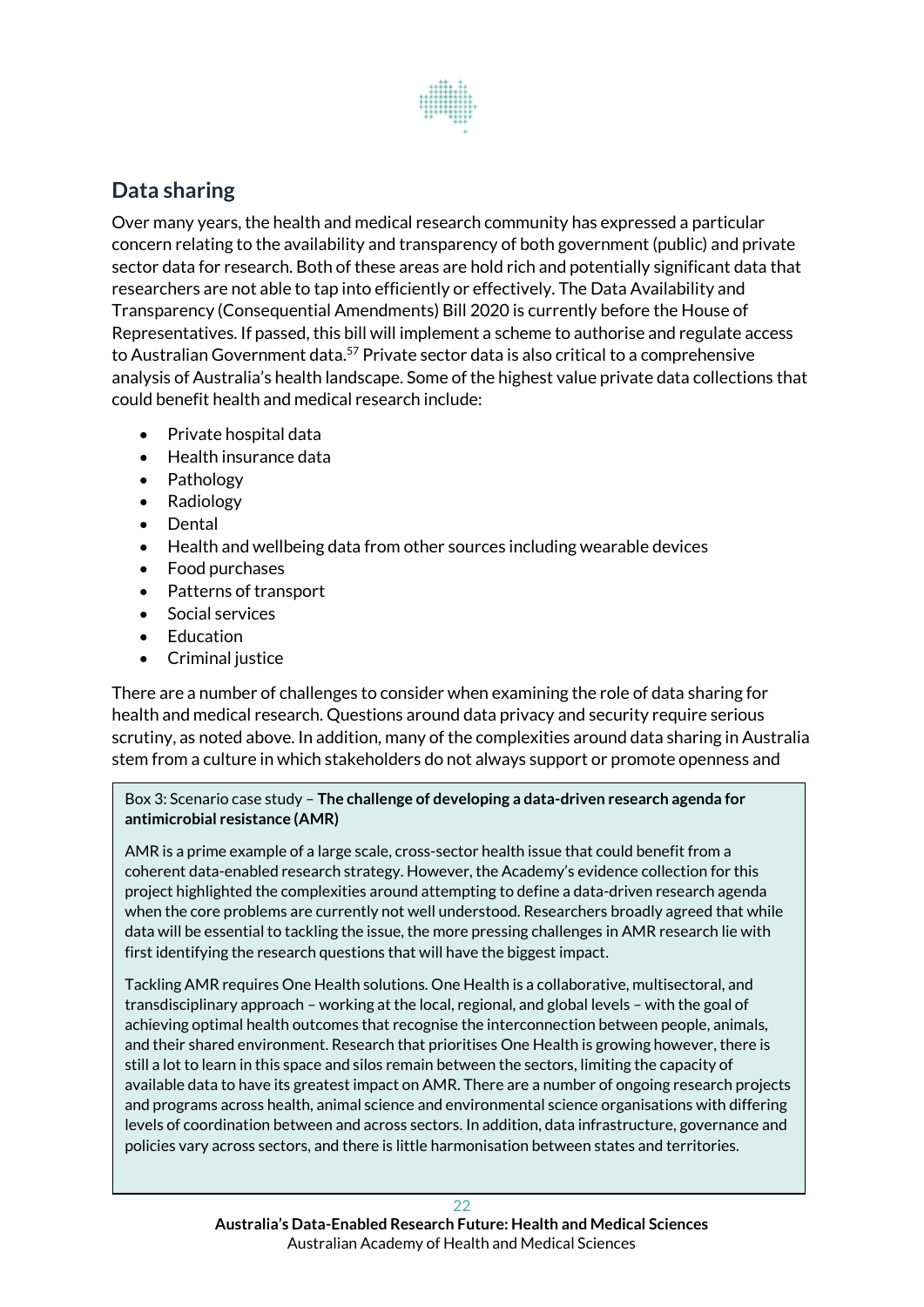

<span id="page-22-0"></span>transparency. Shifting this paradigm will be a long-term endeavour requiring the necessary level of incentivisation and buy-in across all sectors. It was not within the scope of this project to critically assess the benefits and pitfalls of data sharing or to analyse when data sharing would be most appropriate. However, regardless of the associated challenges, it is important to be aware that data sharing has the potential to bring significant benefits to the health and medical research sector.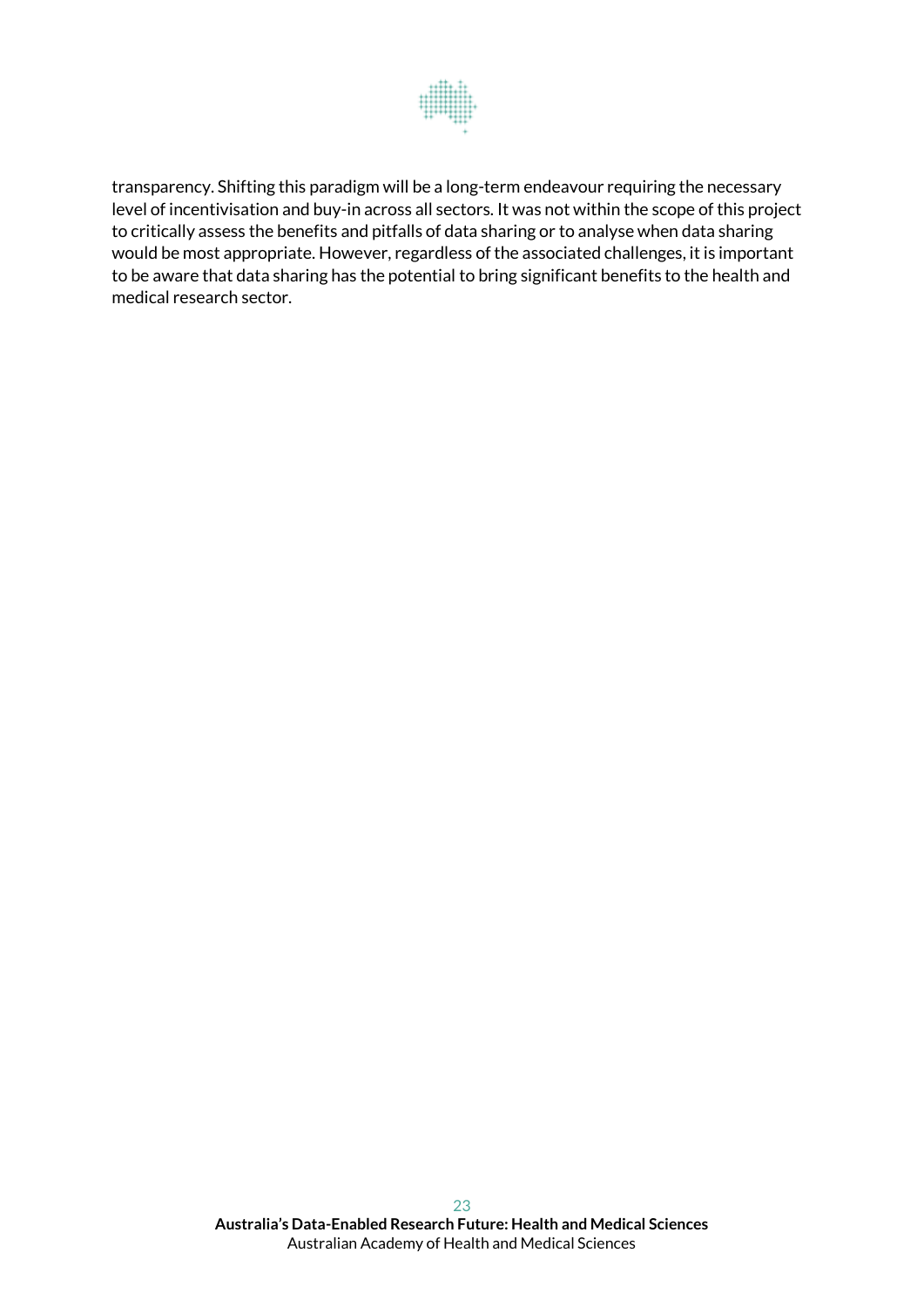

# 7. Gaps and opportunities

Throughout this report, we have identified numerous areas that can be advanced for the benefit of data-enabled health and medical research in Australia. An optimised data landscape has considerable untapped potential to influence Australia's health, society, and economy. By bringing together the right kinds of data and making them easily accessible, researchers can answer a diverse range of research questions to inform policy and benefit public health. The potential impact of data-enabled health and medical research is enormous. One report estimates that the effective use of big data could deliver savings to national healthcare expenditure of around 8%, which would translate to more than \$11 billion annually in Australia.<sup>58</sup> Some examples of opportunities for research areas that could be more easily advanced with improved data infrastructure include:

- Personalised and targeted healthcare
- Early detection of health vulnerabilities in individuals or communities
- Evaluating risk of hospitalisations and adverse outcomes
- Better identifying clinically relevant research or research of societal relevance
- Dynamic and nimble research in response to national and global trends
- Modelling and prediction of future health risks
- Advancing Aboriginal and Torres Strait Islander self-determined interests
- Understanding the impact of interventions in real-world populations and on long-term health outcomes
- Increasing research impact within the health system and performance tracking
- Reducing wasteful or unnecessary healthcare
- Making better use of digital technology for patient outcomes
- Linking knowledge across sectors for improved health outcomes
- Income from intellectual property
- Better understanding of preventive and therapeutic practices for health issues
- Better understanding gaps in care and public health interventions across population groups
- Empowering individuals to access their own health data to encourage appropriate preventative and therapeutic interventions

The scenarios developed for this project (Appendices C–E) asked contributors to imagine a future where health data research opportunities facilitated a landscape in which the consequences of dementia, obesity and AMR had reduced impact. Contributors were challenged to think outside the box and identify possible solutions for Australia's current data infrastructure gaps that could bring about this ambitious future.

While researchers were excited by the prospect of engaging in this kind of blue-sky thinking, it was clear from the discussions that the foundational gaps hindering simple, everyday tasks, were the most consequential, and could be addressed first, or at least simultaneously. As one researcher put it, "it is important not to try and put the cart before the horse" when developing solutions to benefit data-enabled health and medical research. The following section briefly proposes key short-, medium- and long-term suggestions that could be utilised to address the current gaps in Australia's health and medical research data landscape – combining these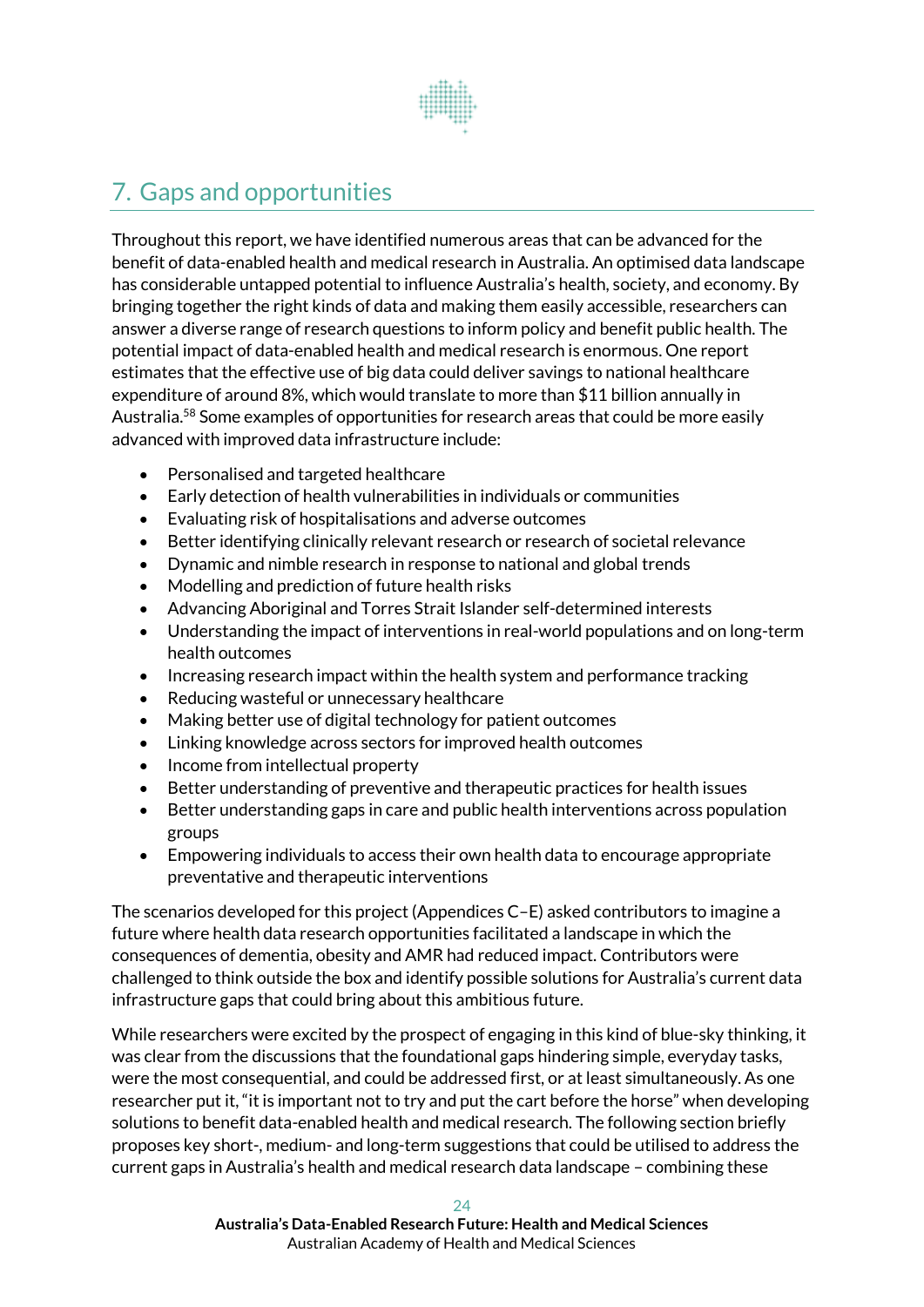

fundamental issues with more ambitious thinking and efforts to develop the workforce needed to underpin both.

## **Laying solid foundations by improving the basics of existing infrastructure**

#### *My Health Record*

The Australian Government's My Health Record (MHR) is a valuable data resource for the health and medical research community. By the end of 2018, MHR was an opt-out system, including data sourced from both Commonwealth and state and territory collections for more than 90% of the population. Furthermore, MHR contains information that is very difficult to source for research purposes, such as pathology and radiology reports. Despite offering rich potential for the secondary use of health data, in reality MHR is currently not accessible for research. In addition, MHR data currently are not linked to outcome information (such as cause of death or coded hospital diagnoses) and include data in formats (such as free text) that cannot be easily utilised by researchers. "Research-ready" MHR datasets, with appropriate streamlined governance, would potentially have huge utility for research. If data principles such as FAIR and CARE were used to manage these data, the potential for advantages for health and medical research in the public interest to benefit patients could be significant.

#### *Coordination and cohesion of existing data infrastructure, assets and policies*

In the disparate Australian data landscape, improving the coordination and cohesion of current processes around governance, ethics and coordination between state and federal systems would provide researchers with the consistency they need to conduct high quality dataenabled research. The provision of standardised resources such as templates and example frameworks would also be invaluable to fast-track research. In addition, investment priorities should be directed towards improving data linkage between state and national data sets, as well as across services and sectors that impact health. The development of national policies that promote the harmonisation and streamlining of health data collection, linkage and sharing within existing data infrastructure could be prioritised for maximum impact to researchers.

#### *Aboriginal and Torres Strait Islander data*

Existing efforts to put research and data in the hands of Aboriginal and Torres Strait Islander peoples pursuing their self-determined interests should be expedited through partnership and collaboration, to ensure that the impact of current data gaps on the health equity of Aboriginal and Torres Strait Islander peoples are appropriately mitigated.

## **Building ambitious, long-term goals for future data infrastructure**

#### *"Plug and play" national data spine*

An aspirational vision for a new model data asset that can address a number of the key gaps in existing infrastructure is that of a "plug and play" national data spine. This spine would be one large national data asset that links all major existing health data across states, territories and national assets, plus new data from registries and research studies. At present, researchers are encouraged to share their data to inform further research. However, the current infrastructure makes this challenging. The "plug and play" national data spine could provide the necessary mechanisms to achieve this goal. In addition, a key feature of this model would be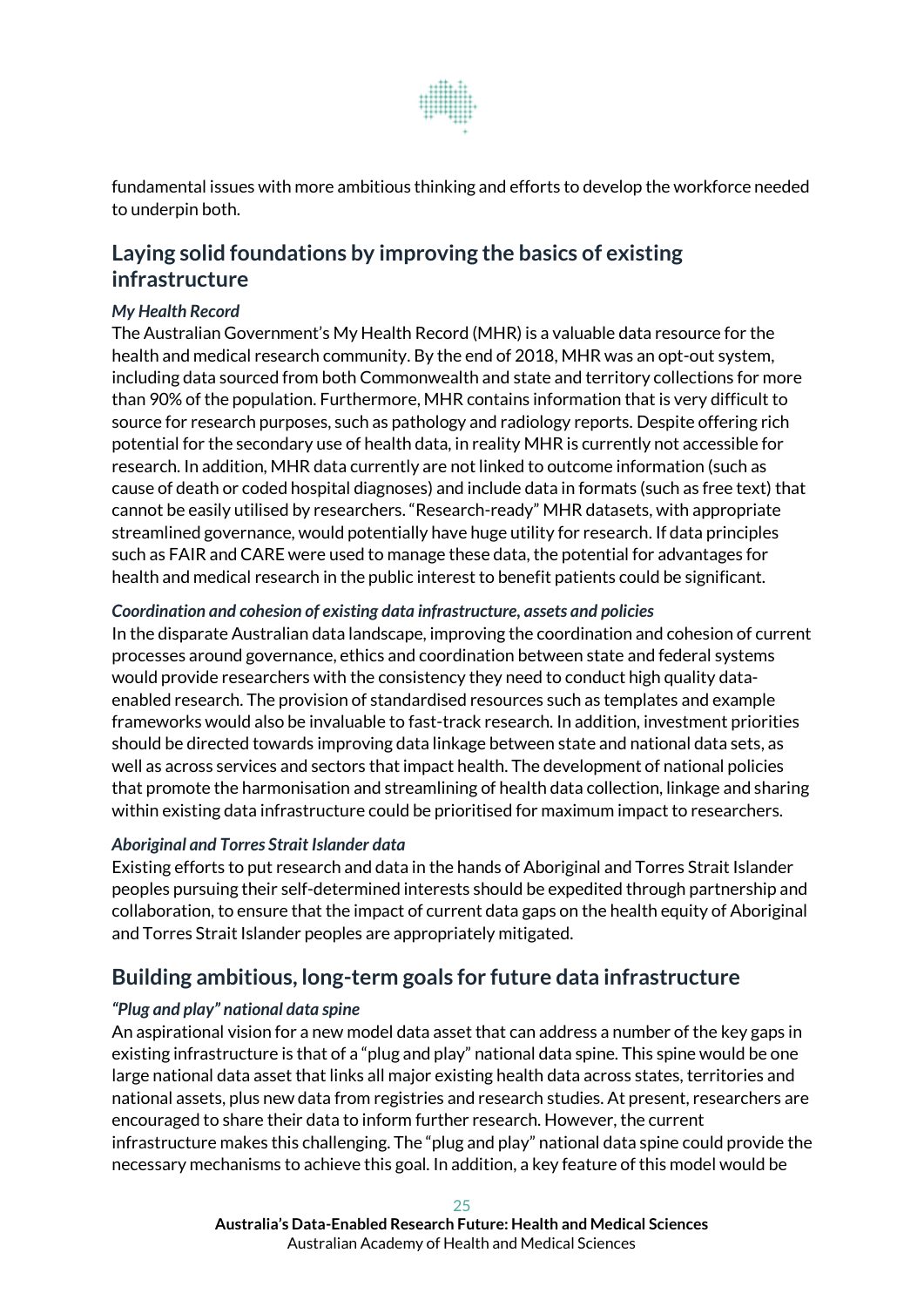

that it could link these research data sets to government data sets, allowing researchers to capitalise on both of these important sources and maximise benefits from both directions. Data in this system would be dynamic, nimble, secure and private, and meet both the FAIR and CARE principles. The 'spine' would also be able to draw in cross-sector data relevant to health and could therefore be utilised by interdisciplinary researchers tackling challenges across Australia's entire health landscape.

In the development of this new data asset, it would be essential to consider and address most of the data gaps, challenges and priorities noted in other sections of this report. It would not be possible to successfully implement a "plug and play" national data spine without first managing the current issues around data governance, ethics, privacy, linkage, sharing and more to create a cohesive, coordinated, and comprehensive foundation for such an asset. In this way, the spine represents an ambitious but holistic solution for the key issues facing health and medical researchers in Australia.

A key message from the AMR roundtable discussions indicated an appetite for a new "data lake" (a central location that holds a large amount of data, usually in its native or raw format). This "data lake" would securely hold large amounts of multidisciplinary and cross-sector data that could be easily accessed by researchers, government departments or industry on an anonymised basis. A "plug and play" national data spine, containing standardised, harmonised national data, could contribute "research ready" health data for integration with multisectoral data, helping tackle the issues noted in box 3.

#### *All Australians as potential research subjects*

In Australia, the vast majority of people with certain diseases, such as leukemia and breast cancer, who enter into treatment have the opportunity to become research subjects and often also see themselves as research subjects. Australia has the potential to broaden this culture of engaging with research to encompass all Australians. This is a significant challenge involving multiple complex factors over a substantial period of time. However, if this could be achieved, the collection of rich, robust and complete data could be utilised by research across all health and medical disciplines for the collective benefit of the Australian community. Data infrastructure, assets, policies and skills that facilitate this vision could have enormous benefits for data-enabled health and medical research. For example, infrastructure that facilitates optout rather than opt-in participation frameworks could be useful.

#### *Harnessing electronic medical records*

Ever larger volumes of more highly detailed clinical data are routinely captured in electronic form in the comprehensive electronic medical record (EMR) systems that are now operating in our public and private hospital systems, as well as in GP and other ambulatory care settings. Various initiatives around the country are creating hospital EMR "data lakes" and aggregated collections of primary care EMRs and MHR bring together extracts from multiple EMR sources for individuals. However, research using these data is in its infancy. Major barriers include lack of semantic interoperability– that is, a consistent way of encoding and representing clinical and other concepts – and the need to transform and encode data such as clinical text and images into analysable form. Investment in research efforts to address these challenges at national scale could accelerate EMR-based research and resultant benefits for patient care.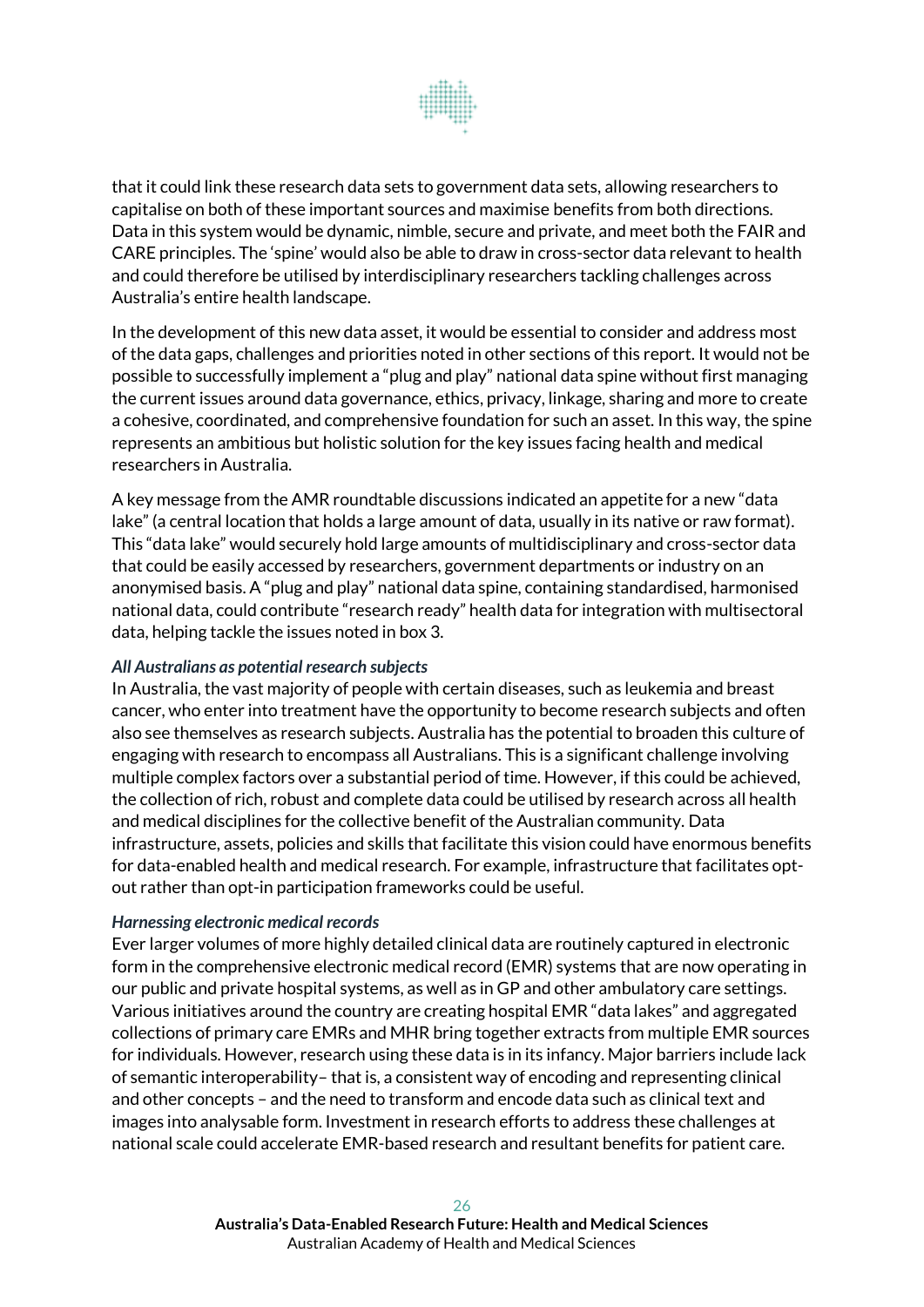

#### *Artificial Intelligence (AI)*

AI has the potential to help address important health challenges, as it can be used to analyse and identify patterns in large and complex data sets faster and more precisely than has previously been possible. AI built using multimodal EMRs and deep learning models is a dynamic research frontier and is already demonstrating vast potential to augment and improve diagnosis and personalise and optimise health care. AI has been shown to improve on standard clinical-based assessments, particularly in the field of image analysis, and can also be used to search the scientific literature for relevant studies, link information and combine different kinds of data. There are a number of important ethical and governance issues around the use of AI systems (many of which are highlighted in previous reports by AAHMS and ACOLA), and AI is also limited by the quality of the available health data.<sup>59,60</sup> However, in the future it is likely that AI systems will become more advanced and attain the ability to carry out a wider range of tasks with less human input. Investing in these systems now could substantially contribute to enhancing data-enabled research in the future. In addition, governments around the world are already investing heavily in their AI systems for data and while Australia is currently ranked  $10<sup>th</sup>$  in the world for research quality in AI, we risk being left behind without continued advancement of this agenda.<sup>61</sup>

## **Building a workforce**

<span id="page-26-0"></span>The development and utilisation of a data-enabled health and medical research landscape will require a skilled, engaged and capable workforce. The gaps in Australia's data skills have been mentioned throughout this report and bear repeating given the depth and urgency of the problem. Investing in training programs that grow and retain a workforce with the necessary data skills and ensuring Australia can attract and retain international talent to supplement our expertise. This may include the prioritisation of appropriate visa provision to practitioners of these skills, as well as the creation of attractive career pathways within health and medical research.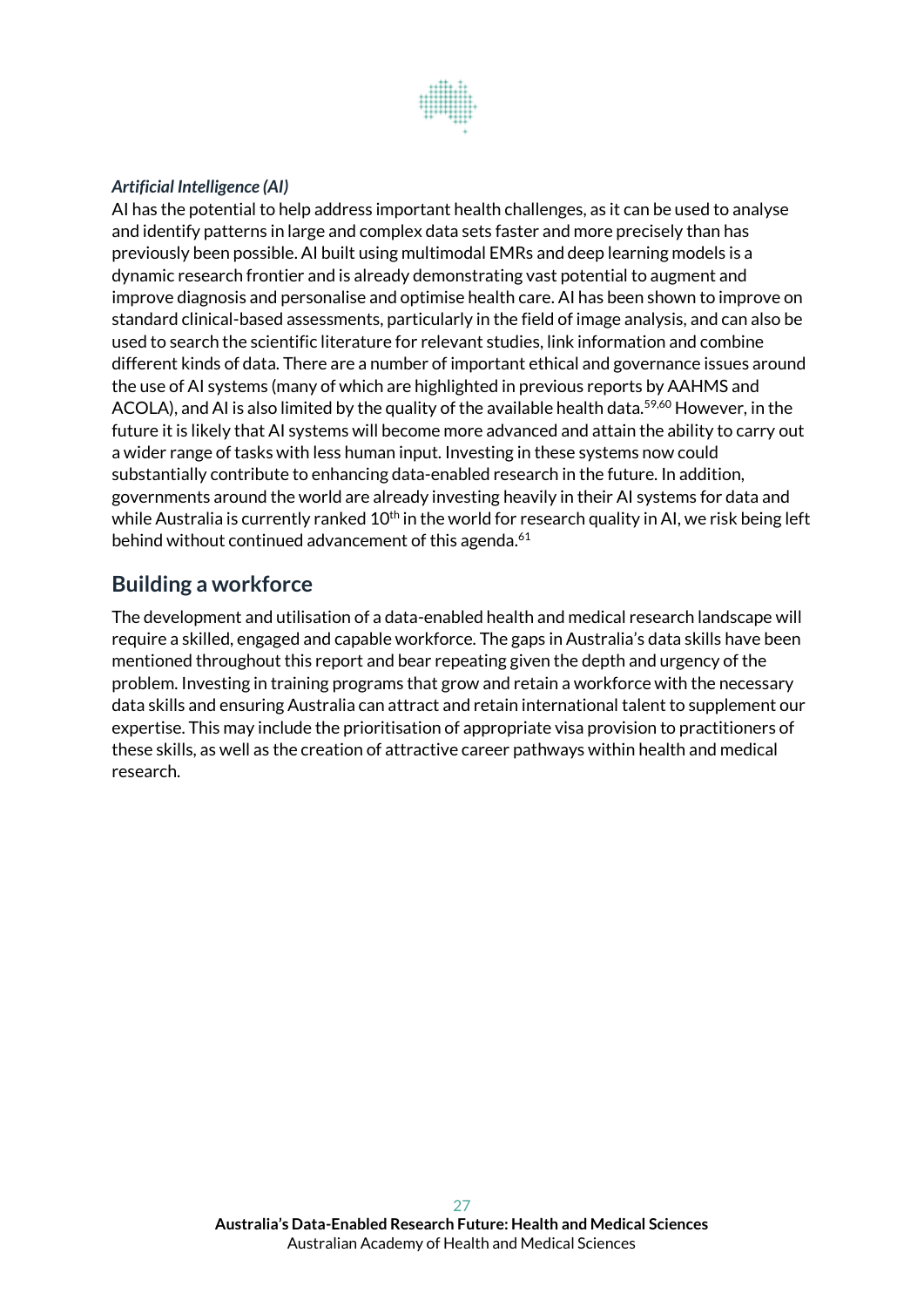

# 8. The role of the Australian Academy of Health and Medical Sciences

As an impartial, authoritative, cross-sector voice in health and medical research, the Australian Academy of Health and Medical Sciences is well placed to support the advancement of dataenabled research in Australia.

The Academy can take specific steps to:

- Utilise the expertise and experience of our Fellows to highlight the importance and benefits of data-intensive research and the associated opportunities to improve health, and to support and advise the Australian community, including governments, on the development of Australia's national data infrastructure, policies and skills.
- Collaborate with Australia's other Learned Academies, ACOLA, ARDC and other key organisations to develop and inform national data infrastructure, policies and skills.
- Through our Fellowship, promote and encourage the adoption and implementation of the FAIR and CARE principles in data management.
- Periodically review Australia's progress towards an improved health and medical data landscape through consultation with Academy Fellows and the broader health and medical research community.
- Through our Fellowship, promote the ethical conduct of research including the appropriate use of data to meet research integrity and ethics standards in Australia and internationally.
- Through our Fellowship, promote transparent dialogue about the benefits of the use of health and medical data for research, and the attendant risks and ways to mitigate these.
- Through our Fellowship, promote and support the growth and consolidation of workforce expertise and academic disciplines that underpin health data science and those that are needed to ensure that effective use of data.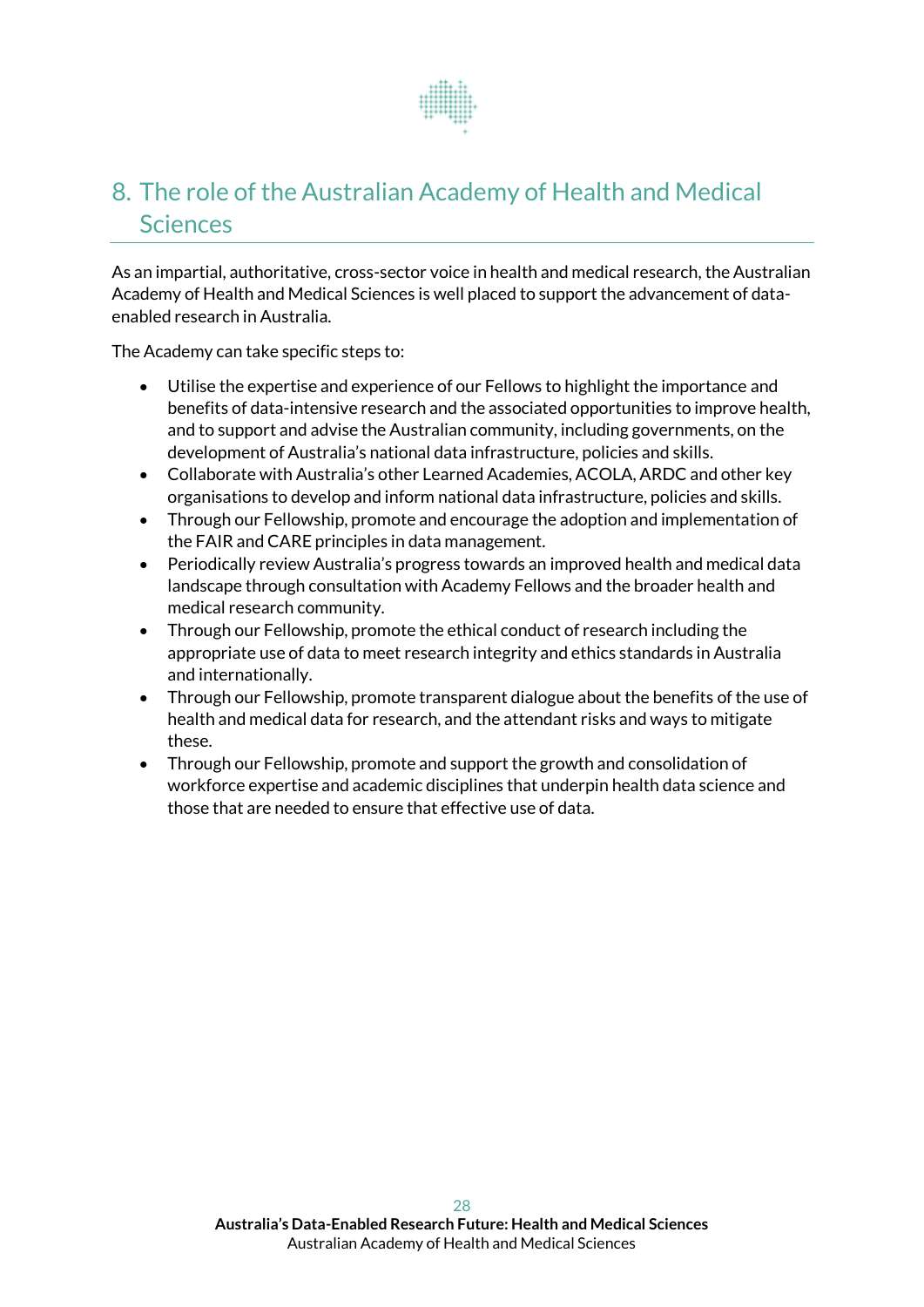

# <span id="page-28-0"></span>Appendix A: Health and Medical Data Steering Committee

The Academy is most grateful for the expert advice and guidance of the Health and Medical Data Steering Committee, which oversaw this project.

## **Chair**

**Professor Louisa Jorm FAHMS,** Director, Centre for Big Data Research in Health, University of New South Wales

## **Committee members**

**Professor Melanie Bahlo FAHMS,** Laboratory Head and Leader, Healthy Development and Ageing Theme, WEHI

**Professor Julie Byles AO FAHMS,** Director, Centre for Women's Health Research; Global Innovation Chair in Responsive Transitions in Health and Ageing, The University of Newcastle

**Professor John Carlin FAHMS,** Professor & Head, Clinical Epidemiology and Biostatistics Unit (CEBU), Murdoch Children's Research Institute; Professorial Fellow, Centre for Epidemiology & Biostatistics, The University of Melbourne

**Professor Annette Dobson AM FAHMS,** Professor of Biostatistics, School of Public Health, Faculty of Medicine, The University of Queensland

**Professor Stephen Jan FAHMS,** Co-Director, Health Systems Science; Head, Health economics and Process Evaluation Program, The George Institute for Global Health; Professor, Health Economics, Faculty of Medicine, UNSW; Honorary Professor, Sydney Medical School, University of Sydney

**Professor Anton Peleg FAHMS,** Professor, Infectious Diseases and Microbiology; NHMRC Practitioner Fellow; Director, Department of Infectious Diseases; Program Director, Alfred Infectious Diseases Program, the Alfred Hospital and Monash University

## **Secretariat**

**Lanika Mylvaganam**, Policy Officer (lead secretariat)

**Dr Amanda Rush**, Policy Manager

The Academy is also grateful for the support for this project form Dr Cath Latham, Interim AAHMS CEO (until September 2021) and Catherine Luckin, AAHMS CEO (from October 2021).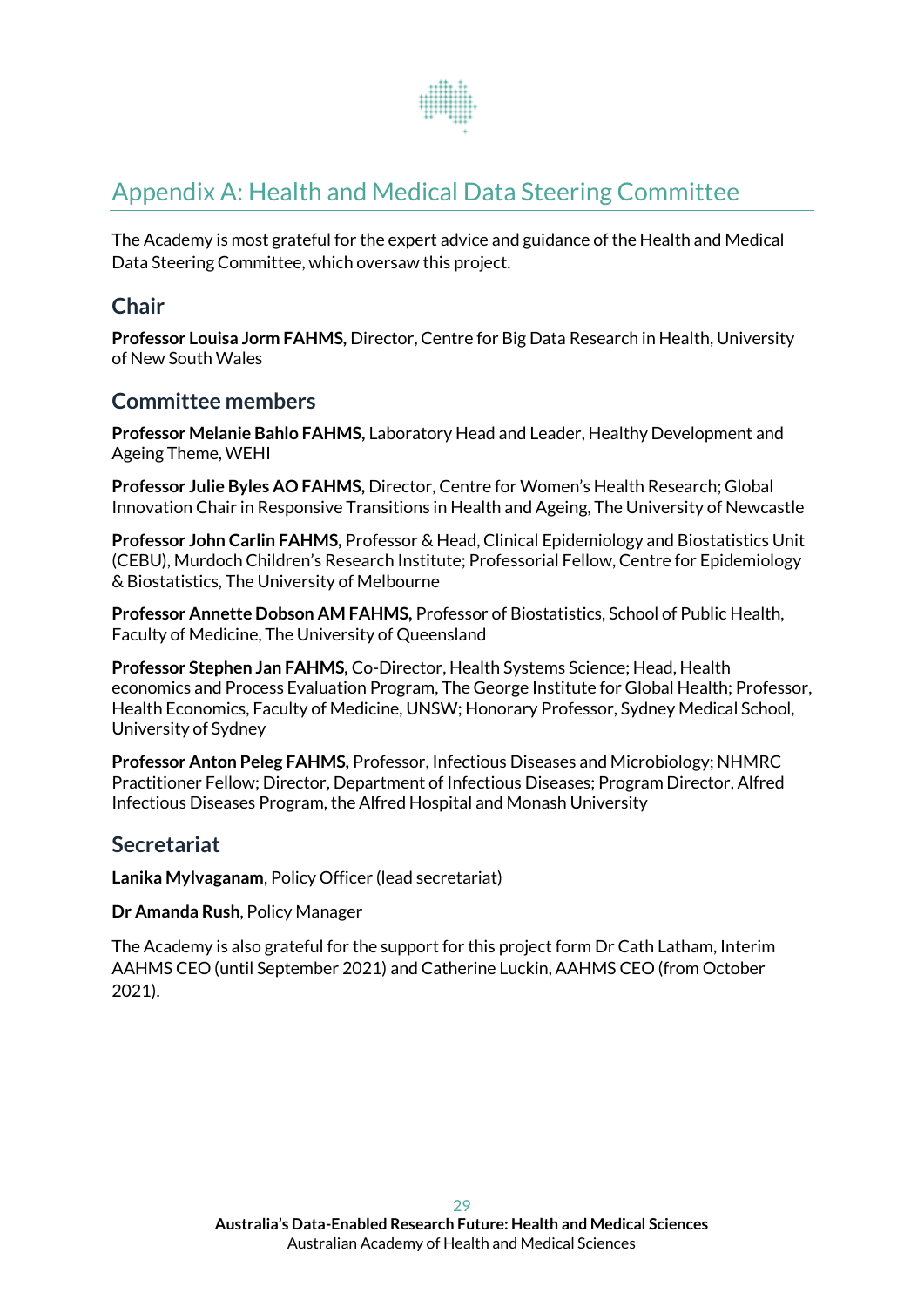

# Appendix B: Examples of Australia's current health data infrastructure

The examples below represent only a handful of the available data infrastructure for health and medical research. They have been selected as representing a range of data examples, not specific to any disease, that are used by researchers in the health and medical sciences.

| <b>Resource/Platform</b>                                                                 | <b>Description</b>                                                                                                                                                                                                                                                                                                            |
|------------------------------------------------------------------------------------------|-------------------------------------------------------------------------------------------------------------------------------------------------------------------------------------------------------------------------------------------------------------------------------------------------------------------------------|
| Medical Benefits Schedule (MBS)                                                          | The MBS data collection contains information on services that qualify<br>for a benefit under the Health Insurance Act 1973 and for which a<br>claim has been processed. The database comprises information about<br>MBS claims (including benefits paid), patients and service providers.<br>28                               |
| <b>Pharmaceutical Benefits Scheme</b><br>(PBS)                                           | The PBS data collection contains information on prescription<br>medicines that qualify for a benefit under the National Health Act<br>1953 and for which a claim has been processed. The database<br>comprises information about PBS scripts and payments, patients,<br>prescribers, and dispensing pharmacies. <sup>62</sup> |
| <b>National Mortality Database</b>                                                       | This database holds records for deaths in Australia from 1964. It<br>comprises information about multiple causes of death and other<br>characteristics of the person such as age at death, sex, area of usual<br>residence, ethnicity. 63                                                                                     |
| National Health Survey                                                                   | This survey collects data on Australia's health characteristics<br>including prevalence of long-term health conditions, health risk<br>factors, demographic, and socioeconomic characteristics. <sup>64</sup>                                                                                                                 |
| The 45 and Up Study                                                                      | A large-scale prospective cohort study of over 260,000 men and<br>women aged 45 and over in NSW at recruitment in 2006-2009.<br>Questionnaire data are linked to routinely collected datasets<br>including death, hospital, cancer registration, MBS, and PBS<br>datasets. <sup>65</sup>                                      |
| State and territory government<br>administrative data                                    | Governments collect a range of data from different sources such as                                                                                                                                                                                                                                                            |
| Population Health Research<br>Network (PHRN)                                             | hospital data, registry data, surveys, and programs.<br>PHRN supports and coordinates health data linkage infrastructure in<br>Australia. <sup>66</sup>                                                                                                                                                                       |
| The WA Data Linkage System<br>(WADLS)                                                    | These centres provide data linkage services and infrastructure to<br>Australian researchers. They are also part of the PHRN. <sup>29</sup>                                                                                                                                                                                    |
| The Centre for Health Record<br>Linkage (CHeReL)                                         |                                                                                                                                                                                                                                                                                                                               |
| The Centre for Victorian Data<br>Linkage (CVDL)                                          |                                                                                                                                                                                                                                                                                                                               |
| The Tasmanian Data Linkage Unit<br>(TDLU)                                                |                                                                                                                                                                                                                                                                                                                               |
| <b>SANT DataLink</b>                                                                     |                                                                                                                                                                                                                                                                                                                               |
| Data Linkage Queensland (DLQ)                                                            |                                                                                                                                                                                                                                                                                                                               |
| Australian Institute of Health and<br>Welfare (AIHW) Data Integration<br>Services Centre |                                                                                                                                                                                                                                                                                                                               |
| The National Integrated Health<br>Services Information (NIHSI)<br>Analysis Asset         | This is a national asset which contains de-identified data from 2010-<br>11 onwards on admitted patient care services (in public and private<br>hospitals where available), emergency department services and                                                                                                                 |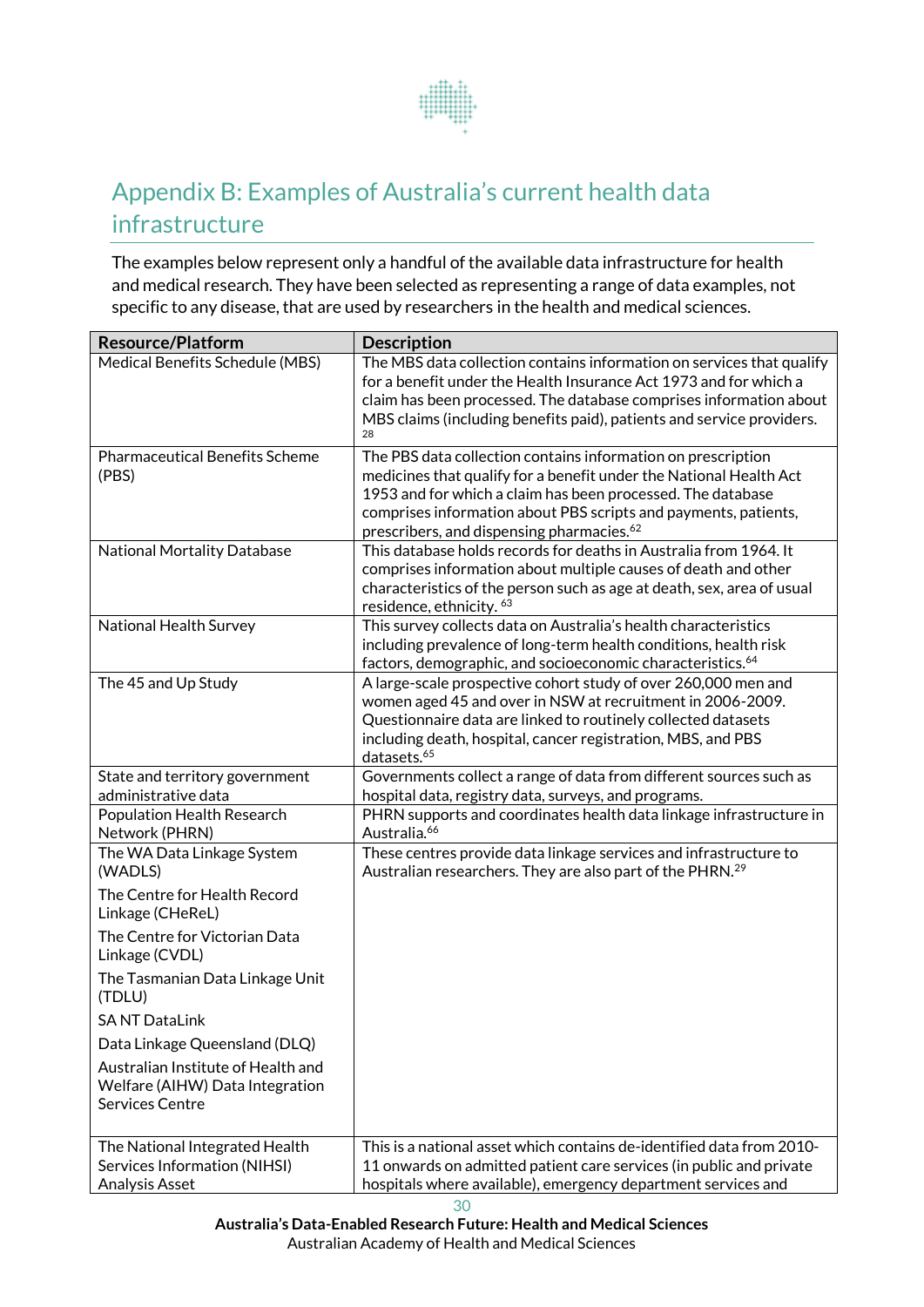

| Multi-Agency Data Integration<br>Project (MADIP)                     | outpatient services in public hospitals for all participating states and<br>territories, along with MBS data, PBS and Repatriation<br>Pharmaceutical Benefits Scheme data, Residential Aged Care data<br>and National Deaths Index (NDI) data. <sup>67</sup><br>MADIP is a secure data asset combining information on health,<br>education, government payments, income and taxation, employment,                                                                                                                                                                                                    |  |  |
|----------------------------------------------------------------------|------------------------------------------------------------------------------------------------------------------------------------------------------------------------------------------------------------------------------------------------------------------------------------------------------------------------------------------------------------------------------------------------------------------------------------------------------------------------------------------------------------------------------------------------------------------------------------------------------|--|--|
| The Australian Research Data<br>Commons (ARDC)                       | and population demographics over time. <sup>68</sup><br>ARDC enables the Australian research community and industry<br>access to national significant, data-intensive digital research<br>infrastructure, platforms, skills, and collections of data. <sup>69</sup>                                                                                                                                                                                                                                                                                                                                  |  |  |
| <b>Australian BioCommons</b>                                         | This Commons aims to deliver digital support for Australian research<br>on the molecular basis of life across environmental, agriculture and<br>biomedical sciences. <sup>70</sup>                                                                                                                                                                                                                                                                                                                                                                                                                   |  |  |
| <b>Currently under development</b>                                   |                                                                                                                                                                                                                                                                                                                                                                                                                                                                                                                                                                                                      |  |  |
| My Health Record                                                     | My Health Record (MHR) is now an opt out service. Included<br>information can range from pathology reports, diagnostic imaging<br>reports, health history, medications, specialist letters and more. <sup>71</sup><br>MHR is not currently accessible for research despite the release of<br>the 'Framework to guide the secondary use of My Health Record<br>system data' in 2018. As yet, the MHR Secondary Use of Data<br>Governance Board has not been established.                                                                                                                              |  |  |
| National Primary Health Care Data<br>Asset                           | This asset is currently under development and will include<br>information to better understand a patient's journey and experiences<br>within the primary healthcare system. <sup>72</sup>                                                                                                                                                                                                                                                                                                                                                                                                            |  |  |
| The Health Studies Australian<br>National Data Asset (HeSANDA)       | This will be a national asset from the data outputs of health research<br>projects. <sup>73</sup>                                                                                                                                                                                                                                                                                                                                                                                                                                                                                                    |  |  |
| The LINked Data Asset for<br>Australian Health Research<br>(LINDAHR) | This asset will be designed to enable the progressive linkage and<br>integration of high-value investigator-initiated health datasets,<br>including registries, cohort studies and clinical trials from source<br>datasets. The data asset framework, governance and infrastructure<br>will enable the inclusion of longitudinal person-based records for<br>hospitalisations, emergency department and aged care services,<br>Medicare services, subsidised medicines, disability, notifiable<br>conditions, cancers, cancer screening, deaths, and social<br>determinants of health. <sup>74</sup> |  |  |

Table 1: examples of Australia's current health data infrastructure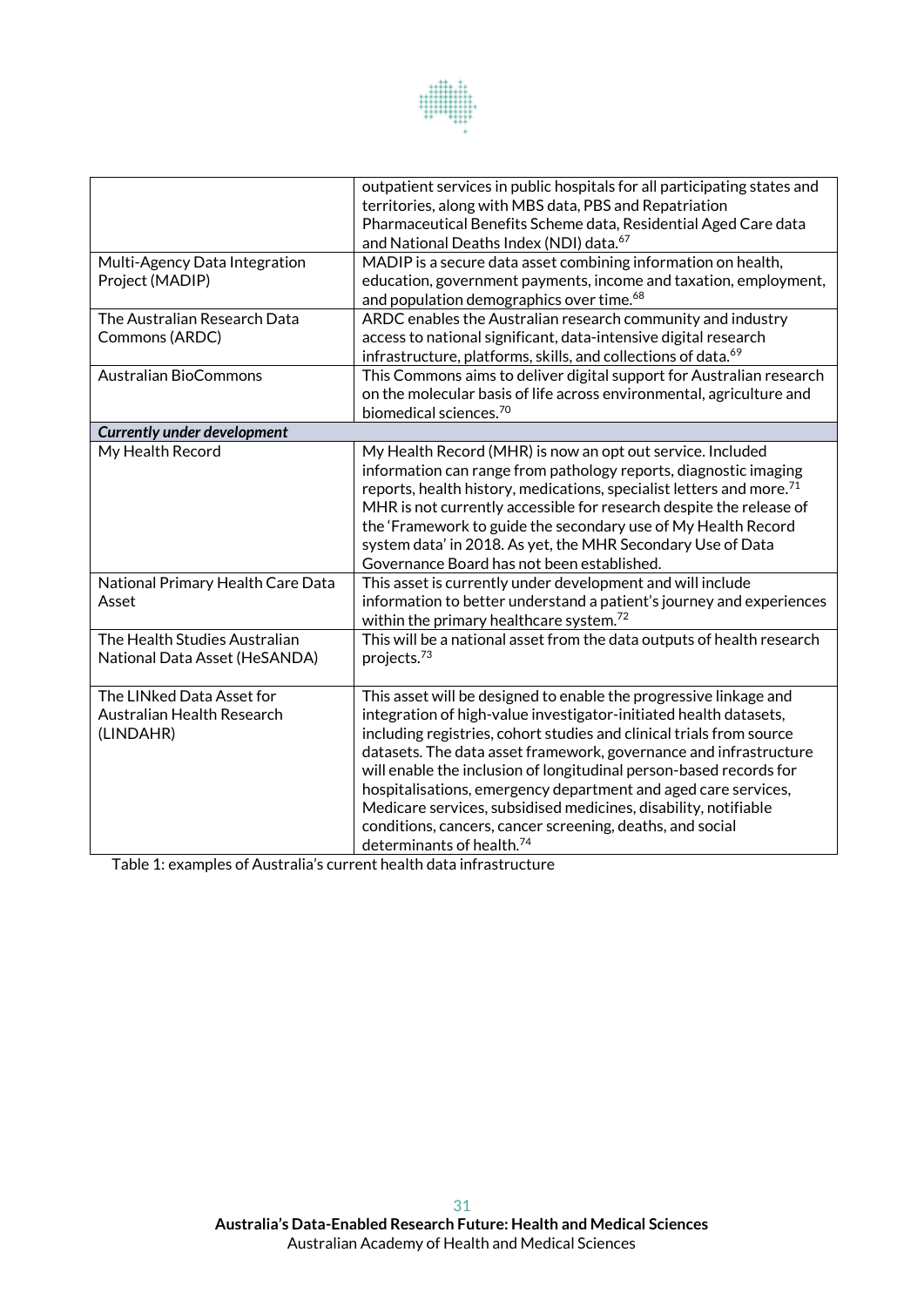

# <span id="page-31-0"></span>References

- 1. Australian Institute of Health and Welfare. *Australia's Health 2020: Data Insights*.; 2020. Accessed January 24, 2022. https://www.aihw.gov.au/getmedia/be95235d-fd4d-4824- 9ade-34b7491dd66f/aihw-aus-231.pdf.aspx?inline=true
- 2. Suter-Crazzolara C. Better patient outcomes through mining of biomedical big data. *Frontiers in ICT*. 2018;5(DEC):30. doi:10.3389/FICT.2018.00030/BIBTEX
- 3. EMC Corporation. *Digital Universe Driving Data Growth in Healthcare*.; 2014. Accessed January 25, 2022. https://www.cycloneinteractive.com/cyclone/assets/File/digitaluniverse-healthcare-vertical-report-ar.pdf
- 4. Auffray C, Balling R, Barroso I, et al. Making sense of big data in health research: Towards an EU action plan. *Genome Medicine*. 2016;8(1):1-13. doi:10.1186/S13073- 016-0323-Y/FIGURES/1
- 5. Australian Institute of Health and Welfare. *Australia's Health 2018*.; 2018. Accessed January 24, 2022. https://www.aihw.gov.au/getmedia/57ed4b65-5919-43ce-bb21- 933ea9a8b012/aihw-aus-221-chapter-2-5.pdf.aspx
- 6. Durcevic Sandra. 18 Examples of Big Data In Healthcare That Can Save People. Published 2020. Accessed January 25, 2022. https://www.datapine.com/blog/big-dataexamples-in-healthcare/
- 7. Pastorino R, de Vito C, Migliara G, et al. Benefits and challenges of Big Data in healthcare: an overview of the European initiatives. *The European Journal of Public Health*. 2019;29(Suppl 3):23. doi:10.1093/EURPUB/CKZ168
- 8. Hernandez I, Zhang Y. Using predictive analytics and big data to optimize pharmaceutical outcomes. *American Journal of Health-System Pharmacy*. 2017;74(18):1494-1501. doi:10.2146/AJHP161011
- 9. Brook EL, Rosman DL, Holman CDAJ. Public good through data linkage: Measuring research outputs from the Western Australian Data Linkage System. *Australian and New Zealand Journal of Public Health*. 2008;32(1):19-23. doi:10.1111/J.1753- 6405.2008.00160.X
- 10. Raghupathi W, Raghupathi V. Big data analytics in healthcare: promise and potential. *Health Information Science and Systems*. 2014;2(1). doi:10.1186/2047-2501-2-3
- 11. Wilkinson MD, Dumontier M, Aalbersberg IjJ, et al. The FAIR Guiding Principles for scientific data management and stewardship. *Scientific Data 2016 3:1*. 2016;3(1):1-9. doi:10.1038/sdata.2016.18
- 12. Wang X, Williams C, Liu ZH, Croghan J. Big data management challenges in health research—a literature review. *Briefings in Bioinformatics*. 2019;20(1):156-167. doi:10.1093/BIB/BBX086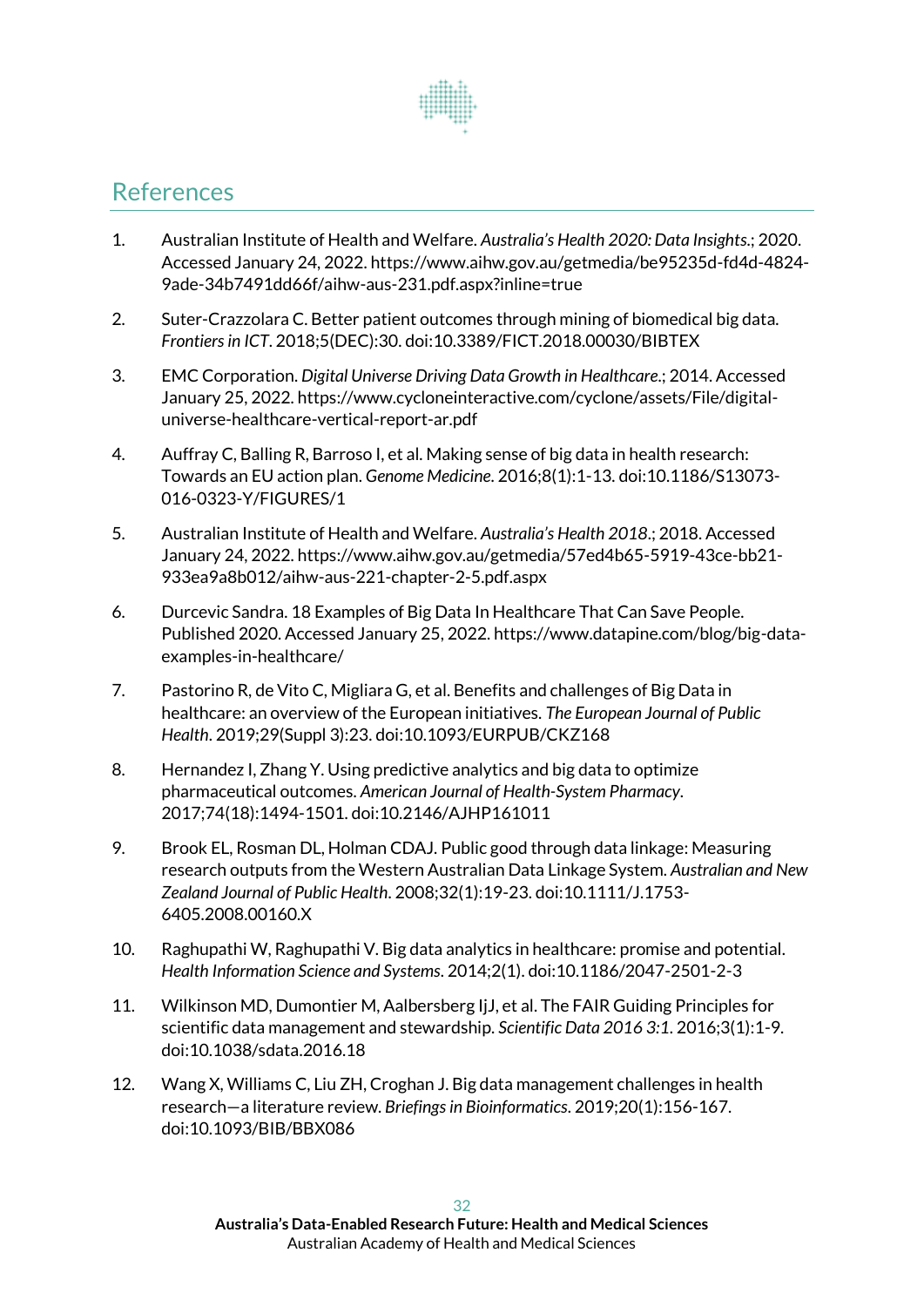

- 13. Palamuthusingam D, Johnson DW, Hawley C, Pascoe E, Fahim M. Health data linkage research in Australia remains challenging. *Internal Medicine Journal*. 2019;49(4):539- 544. doi:10.1111/IMJ.14244
- 14. Rainie SC, Kukutai T, Walter M, Figeuroa-Rodriguez O, Walker J, Axelsson P. Issues in Open Data - Indigenous Data Sovereignty. In: Davies T, Walker S, Rubinstein M, Perini F, eds. *The State of Open Data: Histories and Horizons*. African Minds and International Development Research Centre; 2019. Accessed January 25, 2022. https://www.stateofopendata.od4d.net/chapters/issues/indigenous-data.html
- 15. Walter M. The voice of Indigenous data Beyond the markers of disadvantage. Accessed January 25, 2022. https://www.griffithreview.com/articles/voice-indigenousdata-beyond-disadvantage/
- 16. Dementia Australia. What is dementia? Accessed February 14, 2022. https://www.dementia.org.au/about-dementia/what-is-dementia
- 17. Royal Commission into Aged Care Quality and Safety. *Aged Care Reform: Projecting Future Impacts*.; 2020. Accessed January 27, 2022. www.dpmc.gov.au/government/commonwealth-coat-arms
- 18. Brown L, Hansnata E, La HA. *ECONOMIC COST OF DEMENTIA IN AUSTRALIA 2016 - 2056*.; 2017. Accessed January 27, 2022. http://www.natsem.canberra.edu.au/
- 19. Australian Institute of Health and Welfare. Overweight and obesity . Accessed February 14, 2022. https://www.aihw.gov.au/reports/australias-health/overweight-and-obesity
- 20. Australian Institute of Health and Welfare. Overweight and obesity: an interactive insight. Published 2020. Accessed January 27, 2022. https://www.aihw.gov.au/reports/overweight-obesity/overweight-and-obesity-aninteractive-insight/contents/what-is-overweight-and-obesity
- 21. Australian Institute of Health and Welfare. Australia's children. Published 2020. Accessed January 27, 2022. https://www.aihw.gov.au/reports/childrenyouth/australias-children/contents/health/overweight-and-obesity
- 22. Obesity Evidence Hub. Impacts. Accessed January 27, 2022. https://www.obesityevidencehub.org.au/collections/impacts
- 23. Okunogbe A, Nugent R, Spencer G, Ralston J, Wilding J. Economic impacts of overweight and obesity: current and future estimates for eight countries. *BMJ Glob Health*. 2021;6(10). doi:10.1136/BMJGH-2021-006351
- 24. Australian Commission on Safety and Quality in Health Care. *AURA 2019: Third Australian Report on Antimicrobial Use and Resistance in Human Health*.; 2019. Accessed January 27, 2022. https://www.safetyandquality.gov.au/sites/default/files/2019- 06/AURA-2019-Report.pdf
- 25. Murray CJ, Ikuta KS, Sharara F, et al. Global burden of bacterial antimicrobial resistance in 2019: a systematic analysis. *The Lancet*. 2022;399(10325):629-655.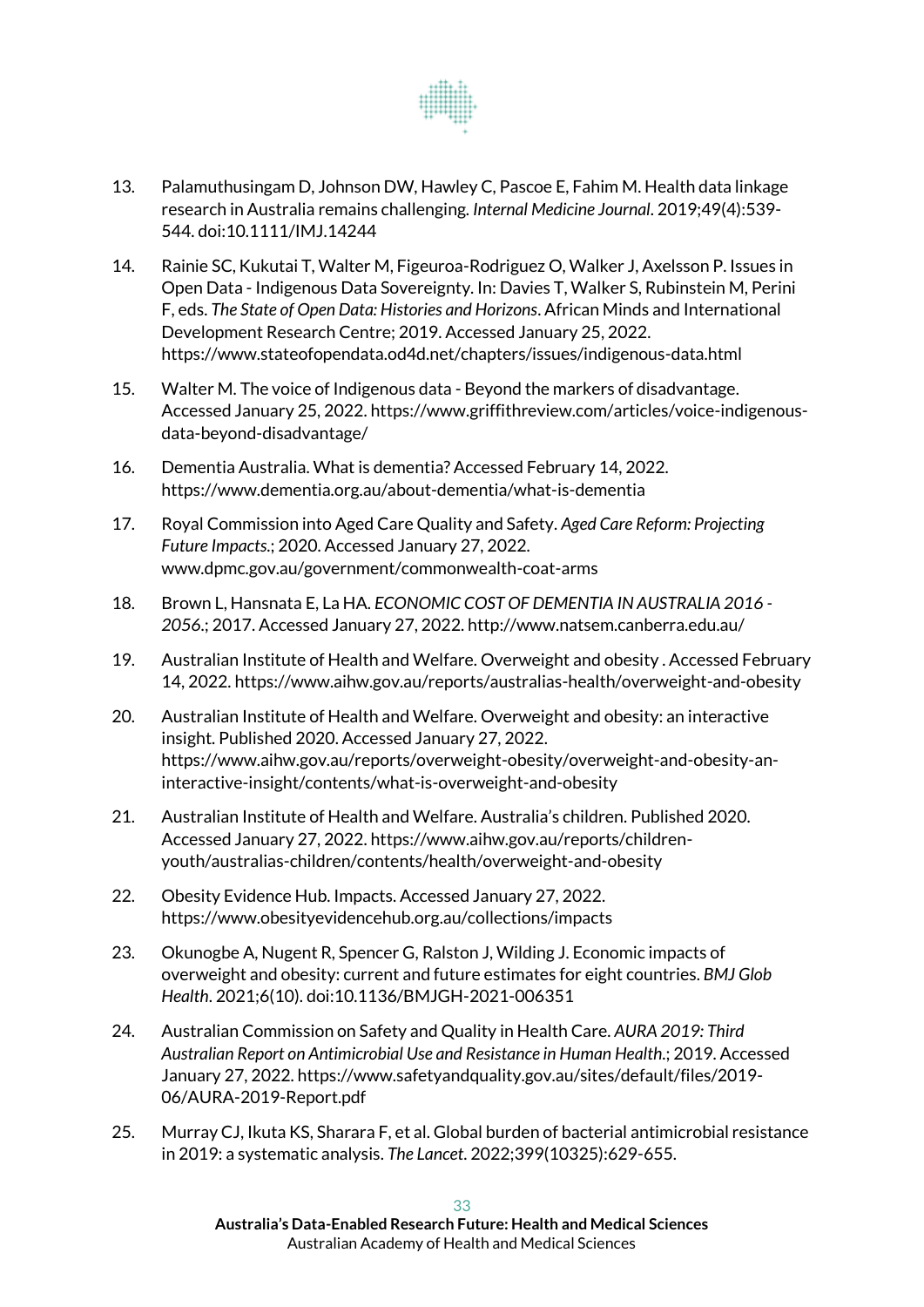

doi:10.1016/S0140-6736(21)02724-0/ATTACHMENT/2CA9AF18-3728-4446-B9C7- CCE47BAFEB4F/MMC1.PDF

- 26. University of Technology Sydney. OUTBREAK: A One Health antimicrobial resistance economic perspective. Published 2020. Accessed January 27, 2022. https://outbreakproject.com.au/wpcontent/uploads/2020/12/OUTBREAK\_REPORT\_2020\_economics\_ERRATUM.pdf
- 27. Food and Agriculture Organisation of the United Nations. Antimicrobial Resistance in the Environment. Published online 2018. Accessed January 27, 2022. https://www.fao.org/3/BU656en/bu656en.pdf
- 28. Department of Health. MBS online . Accessed February 1, 2022. http://www.mbsonline.gov.au/internet/mbsonline/publishing.nsf/Content/Home
- 29. Population Health Research Network. *Annual Review 2019-20*.; 2020. Accessed January 21, 2022. https://www.phrn.org.au/media/82004/phrn-annual-review-2019- 2020\_digital-v10.pdf
- 30. Department of Education S and E. *2021 National Research Infrastructure Roadmap* .; 2022. Accessed June 15, 2022. https://www.dese.gov.au/national-researchinfrastructure/resources/2021-national-research-infrastructure-roadmap
- 31. Australian Academy of Science T. Advancing data-intensive research in Australia. Published online 2021. Accessed January 19, 2022. www.science.org.au
- 32. Lovett R, Walter M, Bodkin-Andrews G, Lee V. Maiam Nayri Wingara. Published 2017. Accessed February 1, 2022. https://www.maiamnayriwingara.org/
- 33. National Skills Commission. *The State of Australia's Skills 2021: Now and into the Future*.; 2021. Accessed February 2, 2022. https://www.nationalskillscommission.gov.au/sites/default/files/2021- 12/2021%20State%20of%20Australia%27s%20Skills.pdf
- 34. Jorm L. Routinely collected data as a strategic resource for research: priorities for methods and workforce. *Public Health Res Pract*. 2015;25(4):e2541540. doi:10.17061/phrp2541540
- 35. Lee KJ, Moreno-Betancur M, Kasza J, Marschner IC, Barnett AG, Carlin JB. Biostatistics: a fundamental discipline at the core of modern health data science. *The Medical Journal of Australia*. 2019;211(10):444-446.e1. doi:10.5694/MJA2.50372
- 36. Queensland Genomics, Qeensland Government. *Blueprint for a National Approach to Genomic Information Management* .; 2020. Accessed March 1, 2022. https://queenslandgenomics.org/qldgenomics-updated/wpcontent/uploads/2021/02/NAGIM-Blueprint-v20201010-Final-v1.2.2.pdf
- 37. Wilkinson MD, Dumontier M, Aalbersberg IjJ, et al. The FAIR Guiding Principles for scientific data management and stewardship. *Scientific Data 2016 3:1*. 2016;3(1):1-9. doi:10.1038/sdata.2016.18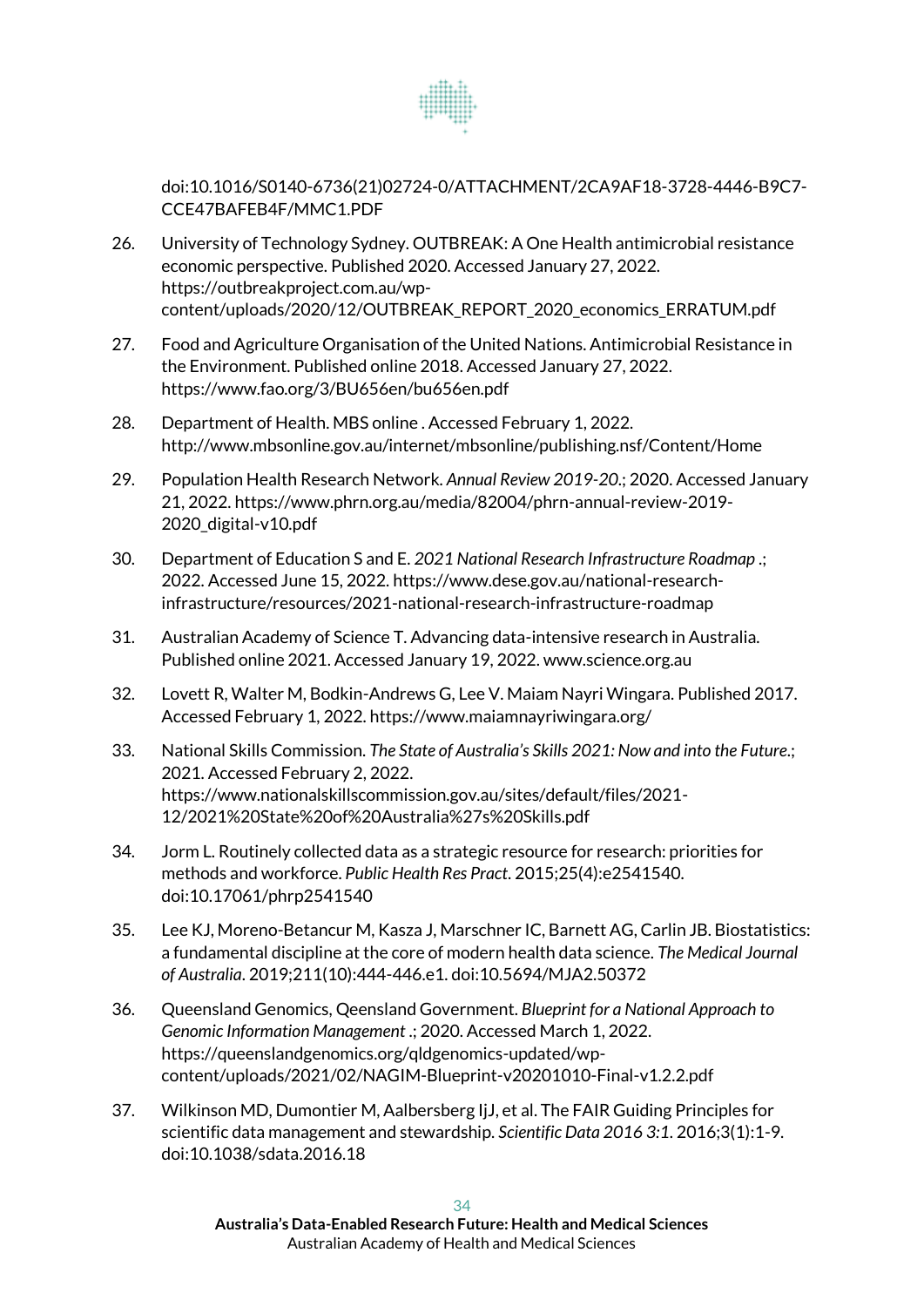

- 38. NHMRC. Open Access Policy . Published 2021. Accessed January 31, 2022. https://www.nhmrc.gov.au/about-us/resources/open-access-policy
- 39. ARDC. FAIR Data Guidelines for Project Data Outputs . Accessed January 31, 2022. https://ardc.edu.au/about\_us/policies-and-guidelines/fair-data-guidelines-for-projectdata-outputs/
- 40. Srinivasan U, Ramachandran D, Quilty C, Rao S, Nolan M, Jonas D. *Flying Blind: Australian Researchers and Digital Health*. Vol 2. Digital Health Cooperative Research Centre; 2018. Accessed January 31, 2022. https://apo.org.au/node/206591
- 41. Global Indigenous Data Alliance. CARE Principles of Indigenous Data Governance. Accessed January 31, 2022. https://www.gida-global.org/care
- 42. Carroll SR, Garba I, Figueroa-Rodríguez OL, et al. The CARE principles for indigenous data governance. *Data Science Journal*. 2020;19(1):1-12. doi:10.5334/DSJ-2020- 043/METRICS/
- 43. Menzies Institute for Medical Research. What is Data Linkage? Accessed January 31, 2022. https://www.menzies.utas.edu.au/research/research-centres/data-linkageunit/what-is-data-linkage
- 44. Young A, Flack F. Recent trends in the use of linked data in Australia. *Australian Health Review*. 2018;42:584-590. doi:10.1071/AH18014
- 45. Mitchell RJ, Cameron CM, McClure RJ, Williamson AM. Data linkage capabilities in Australia: Practical issues identified by a Population Health Research Network "Proof of Concept project." *Australian and New Zealand Journal of Public Health*. 2015;39(4):319- 325. doi:10.1111/1753-6405.12310
- 46. Shaw JA, Sethi N, Cassel CK. Social license for the use of big data in the COVID-19 era. *npj Digital Medicine 2020 3:1*. 2020;3(1):1-3. doi:10.1038/s41746-020-00342-y
- 47. Muller SHA, Kalkman S, van Thiel GJMW, Mostert M, van Delden JJM. The social licence for data-intensive health research: towards co-creation, public value and trust. *BMC Medical Ethics*. 2021;22(1):1-9. doi:10.1186/S12910-021-00677-5/TABLES/1
- 48. Department of Education Skills and Employment. 2016 National Research Infrastructure Roadmap. Published 2017. Accessed February 1, 2022. https://www.dese.gov.au/national-research-infrastructure/resources/2016-nationalresearch-infrastructure-roadmap
- 49. Paterson M, Witzleb N. The Privacy-Related Challenges Facing Medical Research in an Era of Big Data Analytics: A Critical Analysis of Australian Legal and Regulatory Frameworks . *J Law Med*. 2018;26(1):188-203. Accessed January 25, 2022. https://pubmed.ncbi.nlm.nih.gov/30302981/
- 50. Australian Institute of Health and Welfare. The Five Safes framework. Published 2021. Accessed March 15, 2022. https://www.aihw.gov.au/about-our-data/datagovernance/the-five-safes-framework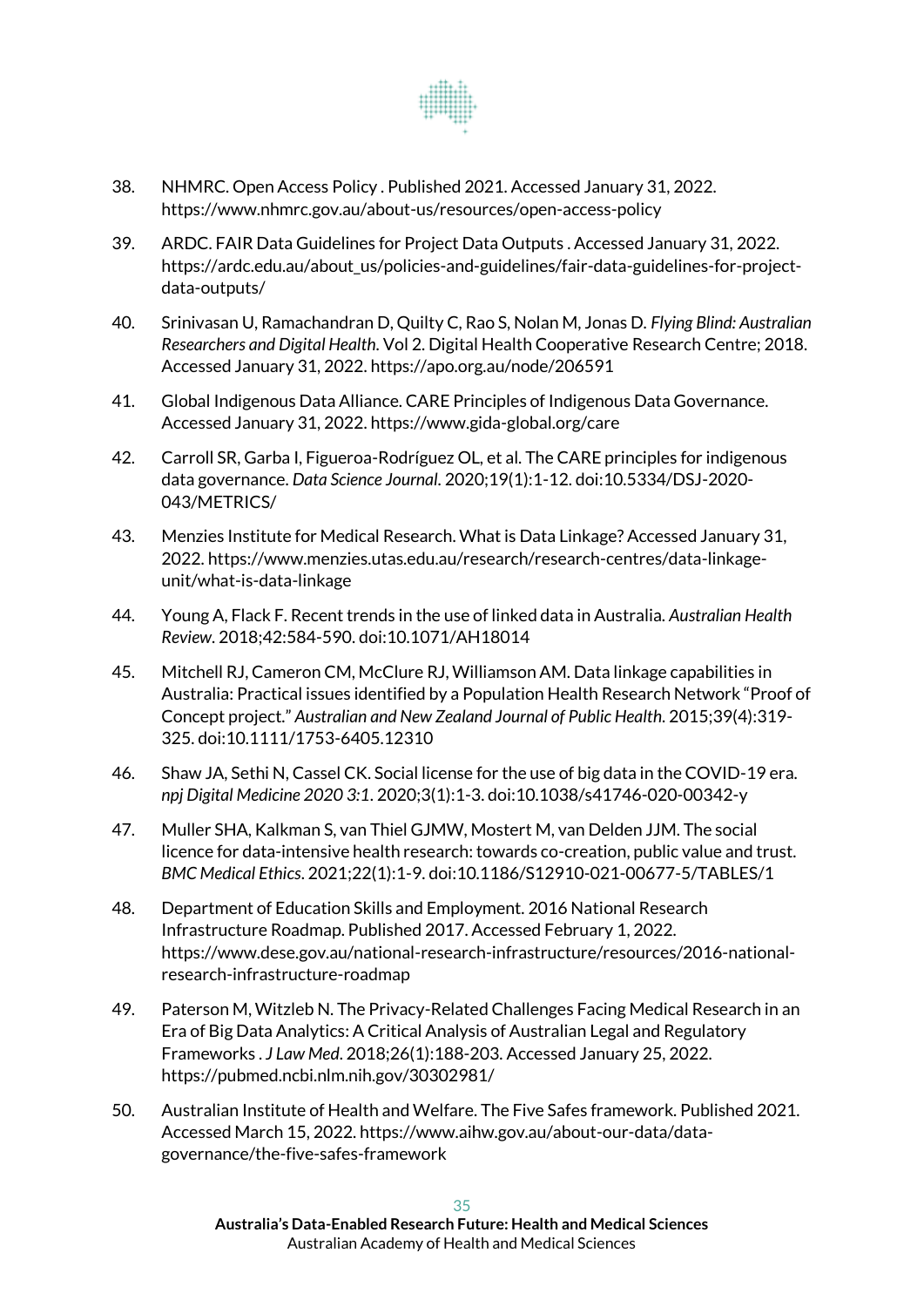

- 51. Research Australia. *2020 Public Opinion Poll on Health and Medical Research & Innovation*.; 2020. Accessed January 21, 2022. https://issuu.com/researchaustralia/docs/2020\_opinion\_poll\_report\_final
- 52. de Lusignan S, van Weel C. The use of routinely collected computer data for research in primary care: opportunities and challenges. Published online 2005. doi:10.1093/fampra/cmi106
- 53. Jones B, Heslop D, Harrison R. Seldom heard voices: a meta-narrative systematic review of Aboriginal and Torres Strait Islander peoples healthcare experiences. *International Journal for Equity in Health*. 2020;19(1):1-11. doi:10.1186/S12939-020-01334- W/FIGURES/1
- 54. Javanparast S, Naqvi SKA, Mwanri L. Health service access and utilisation amongst culturally and linguistically diverse populations in regional South Australia: a qualitative study. *Rural Remote Health*. 2020;20(4). doi:10.22605/RRH5694
- 55. Knight HE, Deeny SR, Dreyer K, et al. Challenging racism in the use of health data. *The Lancet Digital Health*. 2021;3(3):e144-e146. doi:10.1016/S2589-7500(21)00019-4
- 56. Brodie MA, Pliner EM, Ho A, et al. Big data vs accurate data in health research: Largescale physical activity monitoring, smartphones, wearable devices and risk of unconscious bias. *Medical Hypotheses*. 2018;119:32-36. doi:10.1016/J.MEHY.2018.07.015
- 57. Parliament of Australia. Data Availability and Transparency Bill 2020. Published 2020. Accessed February 2, 2022. https://www.aph.gov.au/Parliamentary\_Business/Bills\_LEGislation/Bills\_Search\_Result s/Result?bId=r6649
- 58. Centre for Big Data Research in Health. *Annual Report 2019*.; 2019. Accessed February 2, 2022. https://cbdrh.med.unsw.edu.au/sites/default/files/UN1631%20UNSW%20GSR%20- %20CBDRH%20A\_REPORT\_digital\_single\_1.pdf
- 59. ACOLA. The effective and ethical development of artificial intelligence: An opportunity to improve our wellbeing . Published 2020. Accessed February 14, 2022. https://acola.org/hs4-artificial-intelligence-australia/
- 60. The Australian Academy of Health and Medical Sciences. RESPONSE TO THE DEPARTMENT OF INDUSTRY, INNOVATION AND SCIENCE CONSULTATION ON THE ARTIFICIAL INTELLIGENCE: AUSTRALIA'S ETHICS FRAMEWORK, MAY 2019. Published 2019. Accessed February 14, 2022. https://aahms.org/wpcontent/uploads/2019/06/AAHMS\_Consultation-Response\_Artificial-Intelligence-Australias-Ethics-Framework.pdf
- 61. Australian Academy of Science, Australian Academy of Engineering and Technology. Preparing for Australia' s Digital Future A strategic plan for information and communications science, engineering and technology . Published online 2019. Accessed February 3, 2022. www.science.org.au/digital-future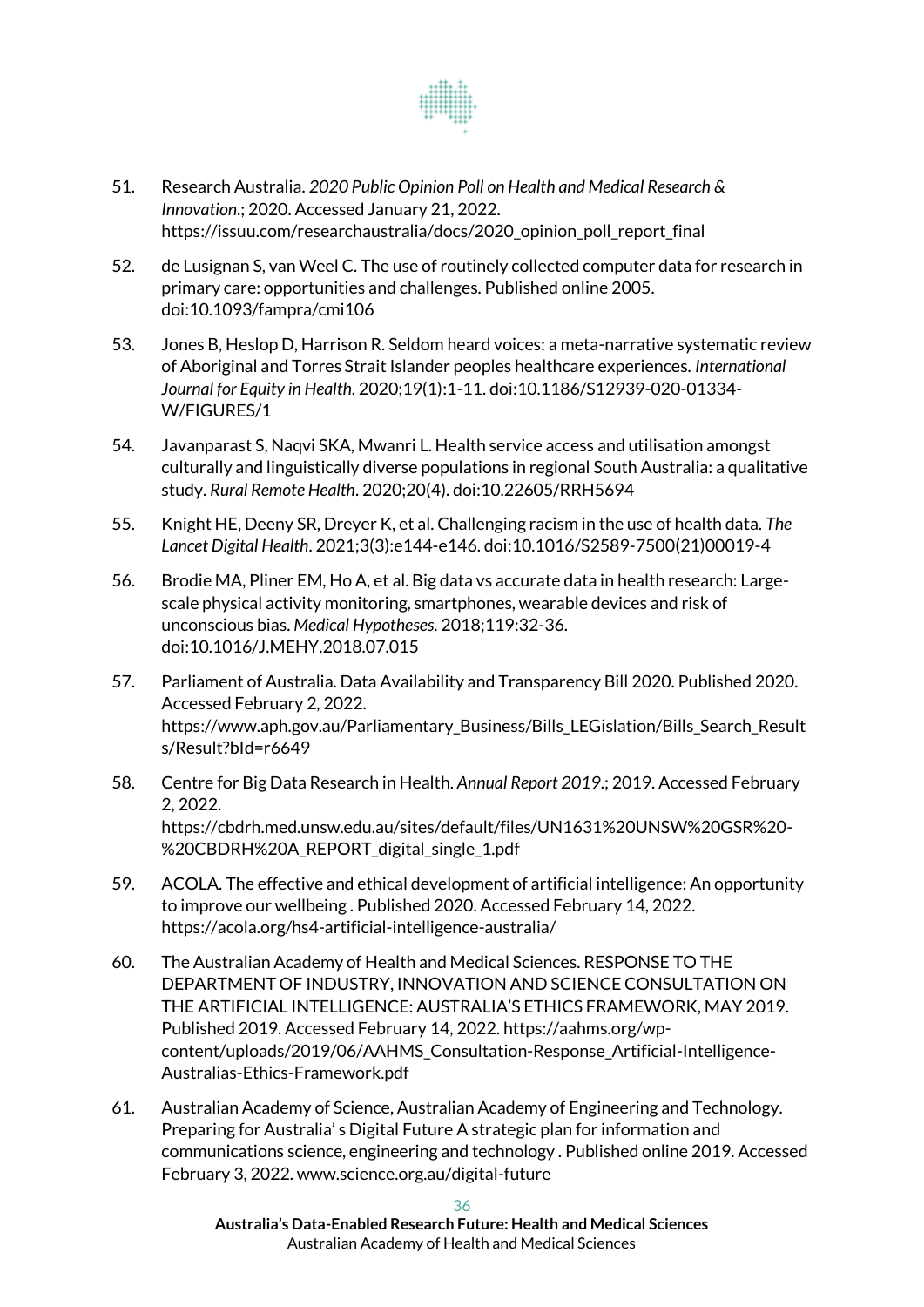

- 62. Australian Government. Pharmaceutical Benefits Scheme (PBS) Item Report Dataset. Accessed February 1, 2022. https://data.gov.au/data/dataset/pharmaceutical-benefitsscheme-pbs-item-report
- 63. Australian Institute of Health and Welfare. National Mortality Database (NMD). Accessed February 1, 2022. https://www.aihw.gov.au/about-our-data/our-datacollections/national-mortality-database
- 64. Australian Bureau of Statistics. National Health Survey: First results, 2017-18 financial year . Published 2018. Accessed February 1, 2022. https://www.abs.gov.au/statistics/health/health-conditions-and-risks/national-healthsurvey-first-results/latest-release
- 65. The Sax Institute. *Accessing the 45 and Up Study*.; 2020. Accessed February 15, 2022. www.saxinstitute.org.au
- 66. Population Health Research Network. PHRN. Accessed February 1, 2022. https://www.phrn.org.au/
- 67. Australian Institute of Health and Welfare. Approved AIHW linkage projects . Accessed February 2, 2022. https://www.aihw.gov.au/our-services/data-linkage/approved-aihwlinkage-projects
- 68. Australian Bureau of Statistics. Multi-Agency Data Integration Project (MADIP) . Accessed March 1, 2022. https://www.abs.gov.au/about/data-services/dataintegration/integrated-data/multi-agency-data-integration-project-madip
- 69. Australian Research Data Commons. ARDC. Accessed February 1, 2022. https://ardc.edu.au/
- 70. Australian BioCommons. Australian BioCommons. Accessed February 1, 2022. https://www.biocommons.org.au/
- 71. Australian Digital Health Agency. My Health Record. Accessed February 1, 2022. https://www.myhealthrecord.gov.au/
- 72. Australian Institute of Health and Welfare. Primary health care data development. Accessed February 1, 2022. https://www.aihw.gov.au/reports-data/health-welfareservices/primary-health-care/primary-health-care-data-development
- 73. ARDC. Health Studies National Data Asset program. Accessed January 19, 2022. https://ardc.edu.au/collaborations/strategic-activities/national-data-assets/healthstudies-national-data-asset-program/
- 74. Australian Research Data Commons. LINked Data Asset for Australian Health Research (LINDAHR). Published 2021. Accessed February 3, 2022. https://ardc.edu.au/project/linked-data-asset-for-australian-health-research-lindahr/
- 75. Commonwealth of Australia 2022. *The National Obesity Strategy 2022-2032*.; 2022. Accessed March 8, 2022.